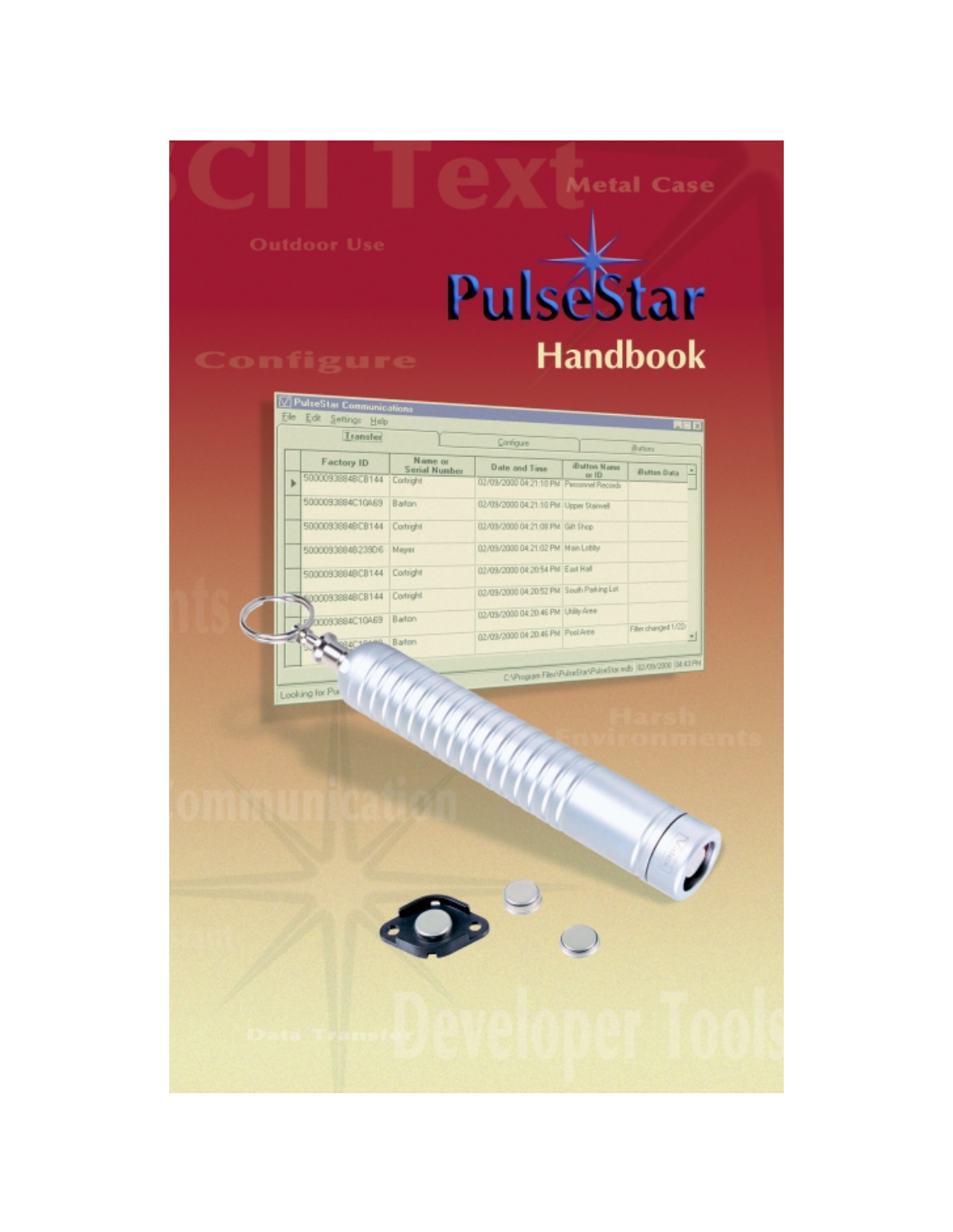#### **Notice:**

Videx, Inc. reserves the right to make improvements or changes in the product described in this manual at any time without notice.

#### **Limited Warranty:**

Videx, Inc. warrants this software package to be free from defects in material and workmanship for a period of one year from the date of original purchase. Videx, Inc. assumes no responsibility for any special or consequential damages.

#### **Disclaimer of All Warranties and Liability:**

Videx, Inc. makes no warranties, either expressed or implied except as explicitly set forth in the Limited Warranty above, with respect to this manual nor with respect to the product described in this manual, its quality, performance, merchantability, or fitness for any purpose. Videx, Inc. software is sold or licensed "as is." The entire risk as to its quality and performance is with the buyer. Should the programs prove defective following their purchase, the buyer assumes the entire cost of all necessary servicing, repair, or correction and any incidental or consequential damages. In no event will Videx, Inc. be liable for direct, indirect, incidental, or consequential damages resulting from any defect or the possibility of such damages. Some states do not allow the exclusion or limitation of implied warranties or liability for incidental or consequential damages, so the above limitation or exclusion may not apply to you.

#### **Copyright Notice:**

This manual is copyrighted. All rights are reserved. This document may not, in whole or in part, be copied, photocopied, reproduced, translated or reduced to any electronic medium or machine-readable form without prior consent, in writing, from Videx, Inc.

PulseStar is a trademark of Videx, Inc. Videx is a registered trademark of Videx, Inc. All other trademarks are properties of their respective owners.

> Copyright © 2000 by Videx, Inc. Part# MN-TPS-02 GCO# 1254 Videx, Inc., 1105 NE Circle Blvd., Corvallis, Oregon 97330 Phone (541) 758-0521 Fax (541) 752-5285 www.videx.com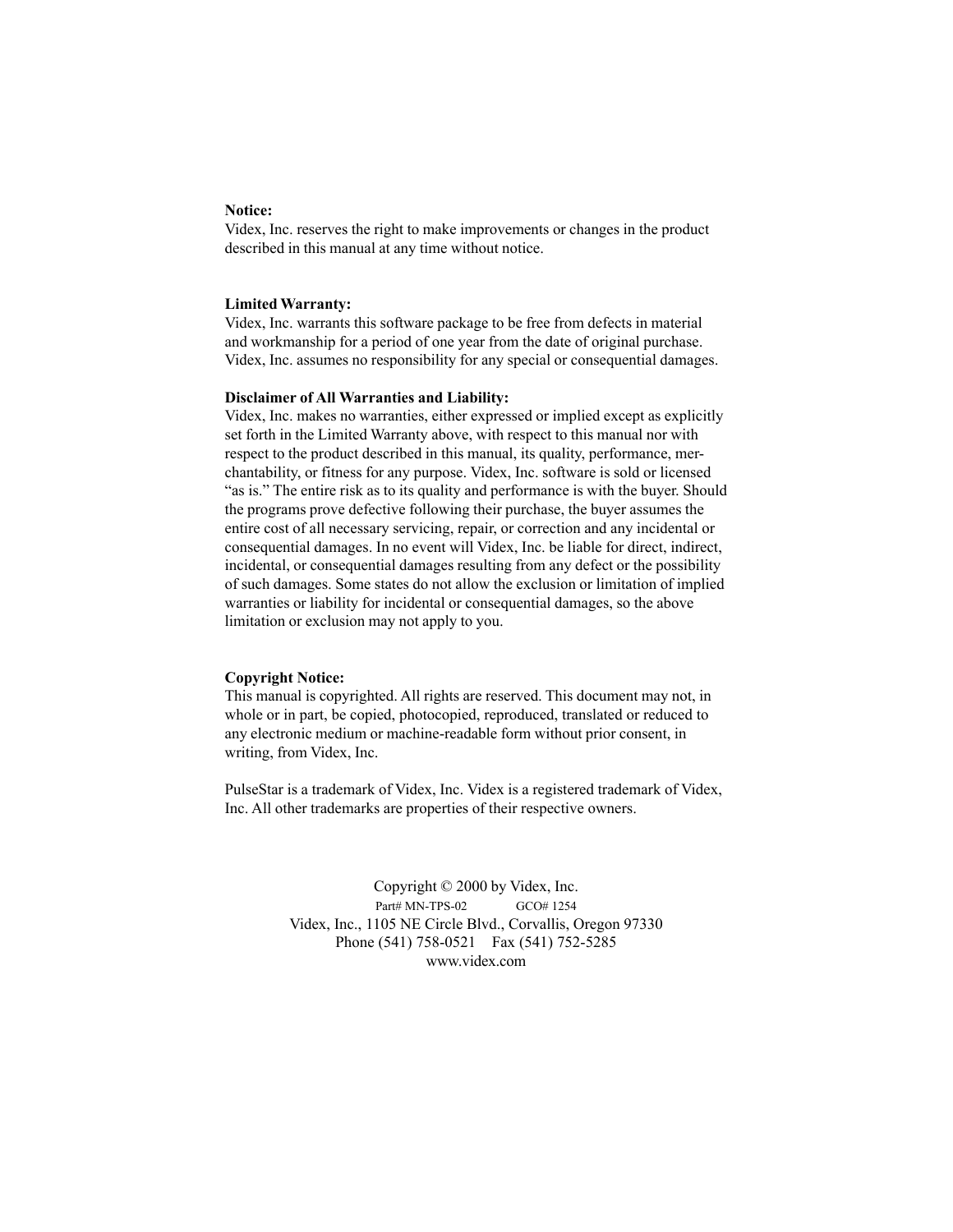# **Table of Contents**

|                                                | 1  |  |
|------------------------------------------------|----|--|
| Installation and Operation of PulseStar System |    |  |
|                                                | 4  |  |
|                                                | 9  |  |
|                                                |    |  |
| PulseStar PC Software                          |    |  |
| Windows                                        |    |  |
|                                                | 12 |  |
|                                                | 14 |  |
|                                                | 17 |  |
| Menus                                          |    |  |
|                                                | 18 |  |
|                                                | 18 |  |
|                                                | 18 |  |
|                                                | 20 |  |
|                                                | 21 |  |
|                                                |    |  |
|                                                |    |  |
|                                                | 24 |  |
|                                                | 25 |  |
|                                                |    |  |
| 27                                             |    |  |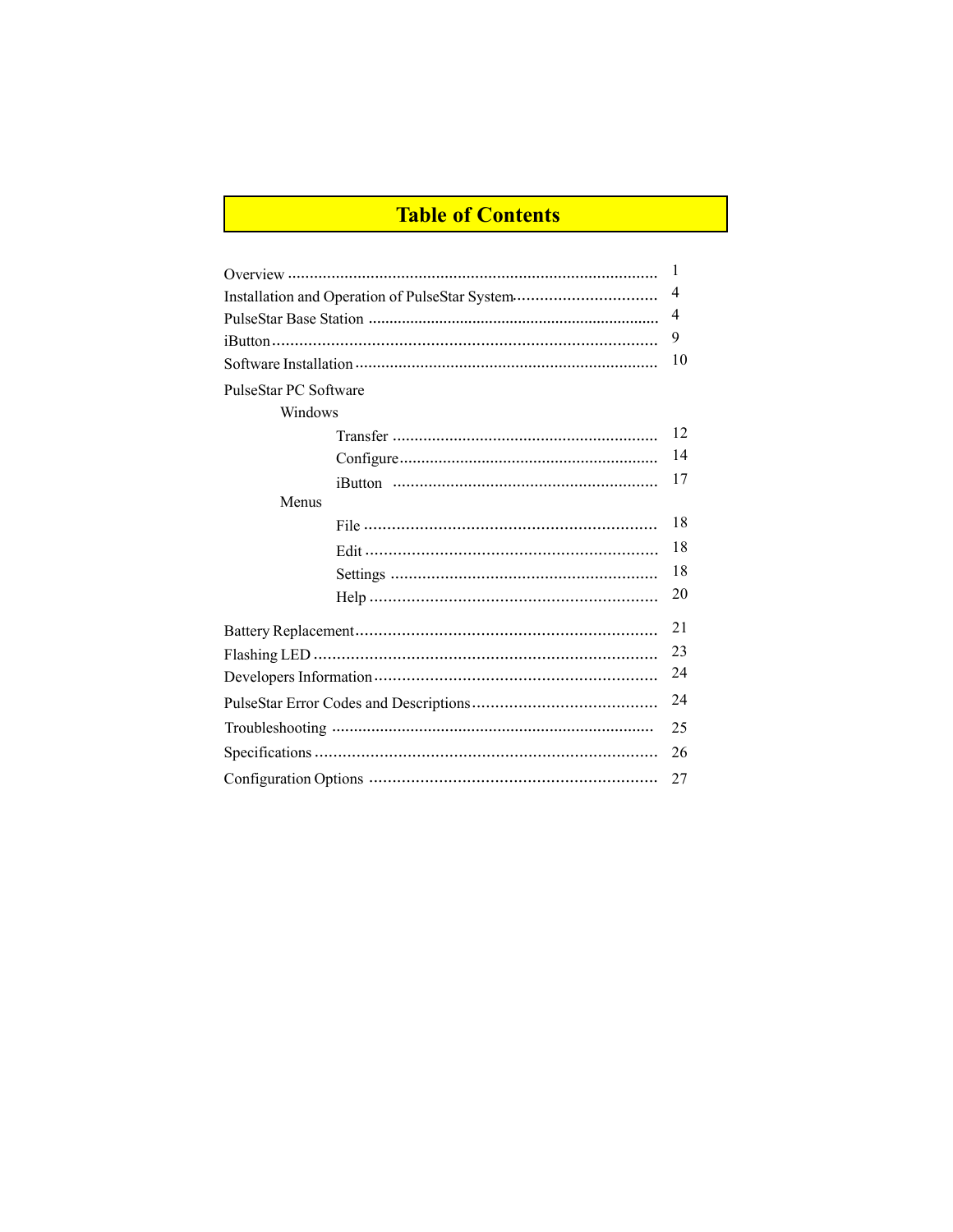### **Overview**

*Thank you* for purchasing PulseStar and PulseStar Communications software.

PulseStar is from a family of portable data collectors with a common ancestry of superiority. Each reader is manufactured with a metal case. While each product in this lineage of data collectors has its own functionality, they all are known for their metal housing that protects the internal electronics.

PulseStar is a durable, water-resistant iButton™ reader and data collector from Videx. It indicates a successful iButton read by emitting a silent **"pulse"** that the user feels rather than hears. These features make it ideal for wet, rainy environments, and for both high noise areas or environments where quiet operation is required.

PulseStar's rugged aluminum case, with a durable nickel finish, resists scratches, drops and water.

PulseStar has the following features:

- Rugged aluminum case, with durable nickel finish
- Resists scratches, drops, and water
- Reads ID of all Dallas Semiconductor iButtons
- Capacity for up to 5400 iButton ID's with date and time stamp
- 48KB nonvolatile memory
- IR communications to host computer
- Real-time clock
- Operates on a replaceable lithium battery
- Visible LED
- Unique internal factory assigned ID
- Optionally reads up to 500 bytes of data from iButtons written in default data structure



*Figure 1 - PulseStar & Base Station*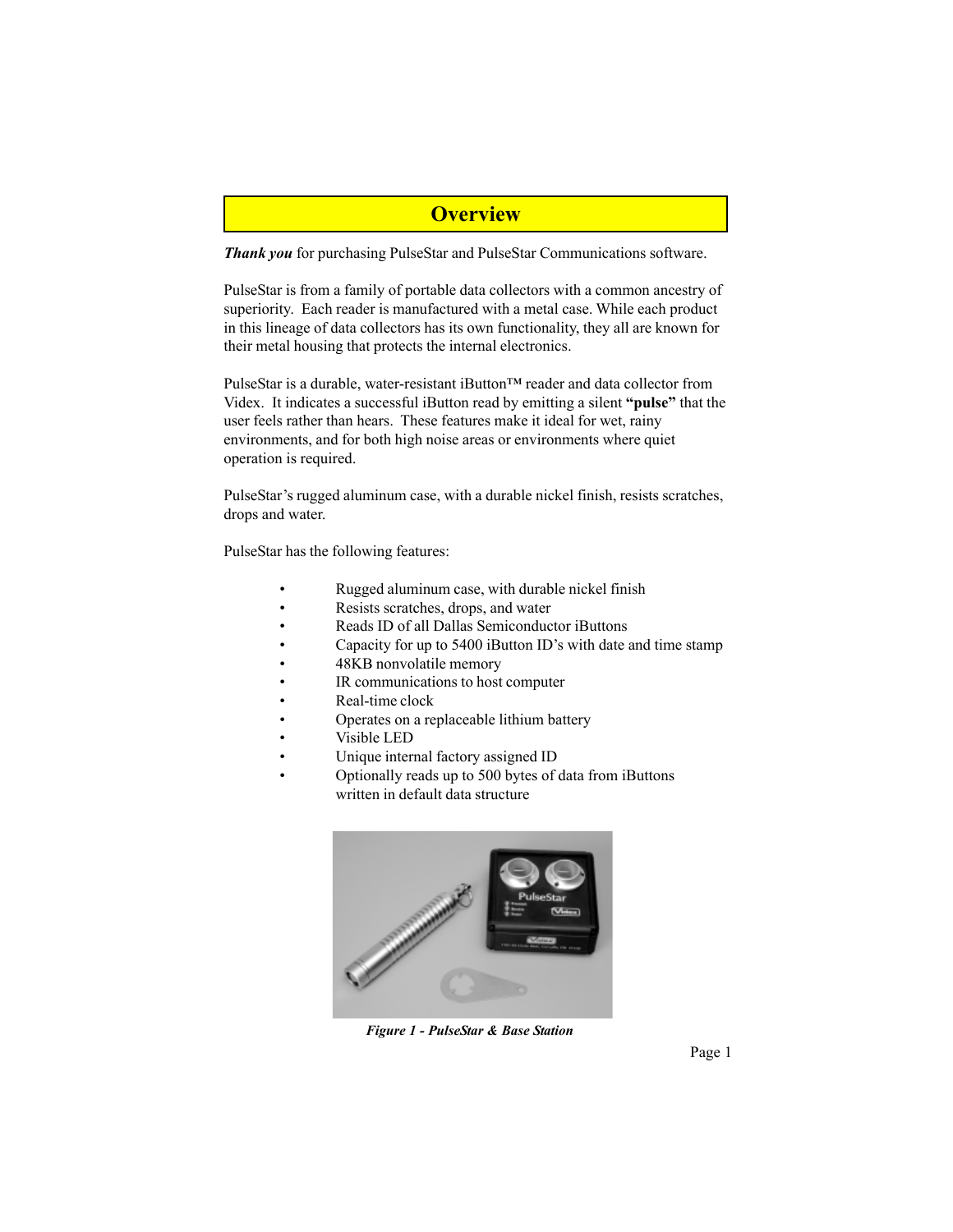## **Overview**

### **Full System Contents**

- 1.) PulseStar reader
- 2.) PulseStar Base Station (includes power transformer)
- 3.) PulseStar Communications Software CD
- 4.) iButtons
- 5.) Serial cable (9-pin or 25-pin)

### **PC System Requirements**

■ Requires Windows® 95 or later, or Windows NT® Workstation 4.0 or later

■ 32MB of RAM (64MB recommended)

- 5MB minimum hard drive space (20MB preferred to allow for data files and for installing Adobe Acrobat)
- □ 486 or faster processor (120MHz recommended, 350MHz desirable)
- Available serial port
- CD-ROM Drive for installation and to access technical reference material

### **Optional Accessory**

Blue Dot reader and cable (BDR-000)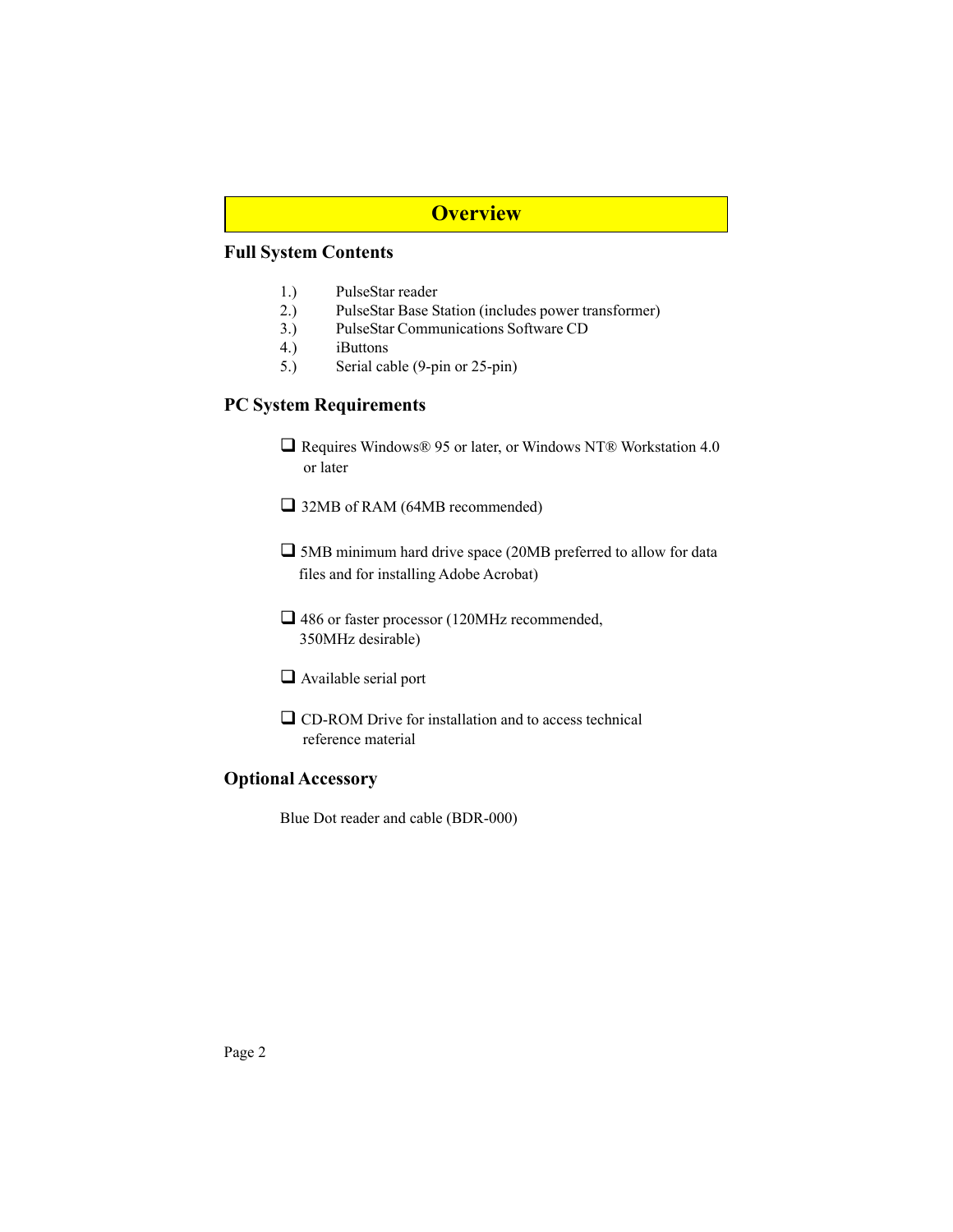### **Overview**

#### **Memory**

PulseStar has  $48KB$  (K = 1024 characters) of memory. This is enough storage capacity for 5400 iButton IDs (with time and date stamp) to be stored in memory before it is necessary to transfer the data to the computer.

When the PulseStar memory is full, it will not indicate successful reads and will instead rapidly flash its LED. Memory is nonvolatile; the battery may be removed but the memory contents are retained.

#### **Clock**

PulseStar contains a real-time clock that is set to match the computer's clock each time the unit is programmed or its data is transferred. For the PulseStar clock to be correct, the date and time on the computer must be set correctly before communicating with the PulseStar.

When an iButton is read successfully, the date and time is recorded along with the entered data. This timekeeping feature makes it possible for you to use a database, spreadsheet, or other program to calculate beginning, ending, and intervals of time from data downloaded from the PulseStar.

The clock has a two-second resolution, and will operate up to one minute after disconnection from battery power.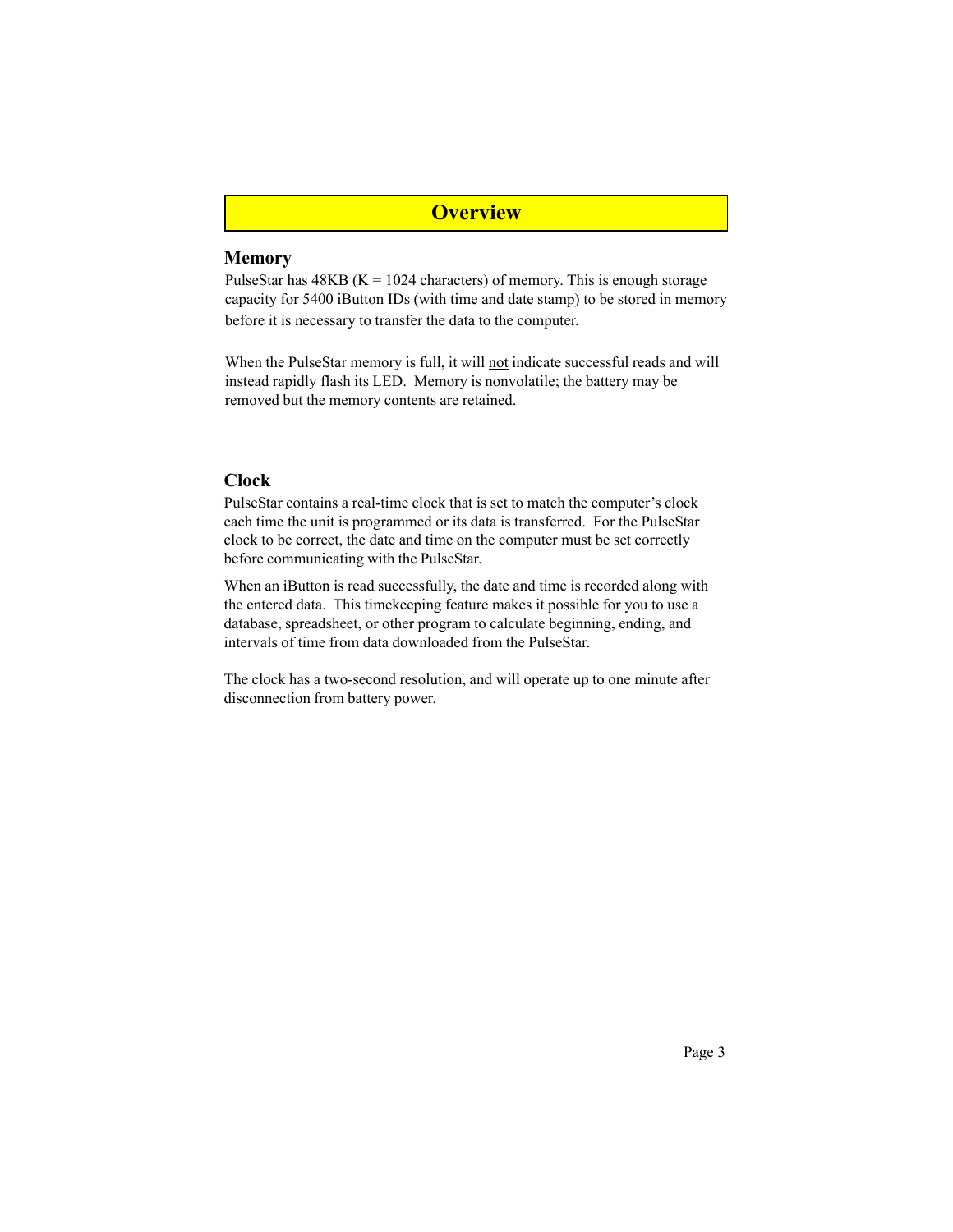## **Installation and Operation of PulseStar System**

- 1.) PulseStar is ready for use the minute you receive it. To read an iButton, lightly press the PulseStar read head to an iButton. PulseStar will indicate a successful iButton read by emitting a silent "pulse."
- 2.) Connect the base station to the PC using a serial cable and to power using the transformer. (See following section.)
- 3.) Install PulseStar Communications software. (Detailed instructions start on page 10.)
- 4.) Run PulseStar Communications software. PulseStar Communications software defaults to continually searching for the PulseStar on communication port 1. To change the default port setting, choose "Communications" from the "Settings" menu. A dialog box appears which allows you to change the communications port setting.
- 5.) To download the information the PulseStar has collected, place the PulseStar into the base station. PulseStar Communications software will locate, download, and update the data log of the PulseStar.

## **PulseStar Base Station**

#### **Communication to the Computer**

PulseStar communicates with the computer via an IR link, utilizing IrDA® technology. The PulseStar's IR link is an IR transmitter recessed in the read head. The computer's IR link is a PulseStar Base Station. PulseStar establishes two-way communication to the host computer using this IR link.

To communicate with a computer using a PulseStar Base Station, insert the PulseStar into one of the Base Station's slots (Figure 2). The Base Station must be connected to the computer's serial port with either a 9-pin or 25-pin Videx serial port cable. See pages  $5 - 7$  for instructions on connecting the Base Station to the computer. (Note: If the Base Station fails to communicate, reset it by unplugging it from the electric outlet and plugging it back in.)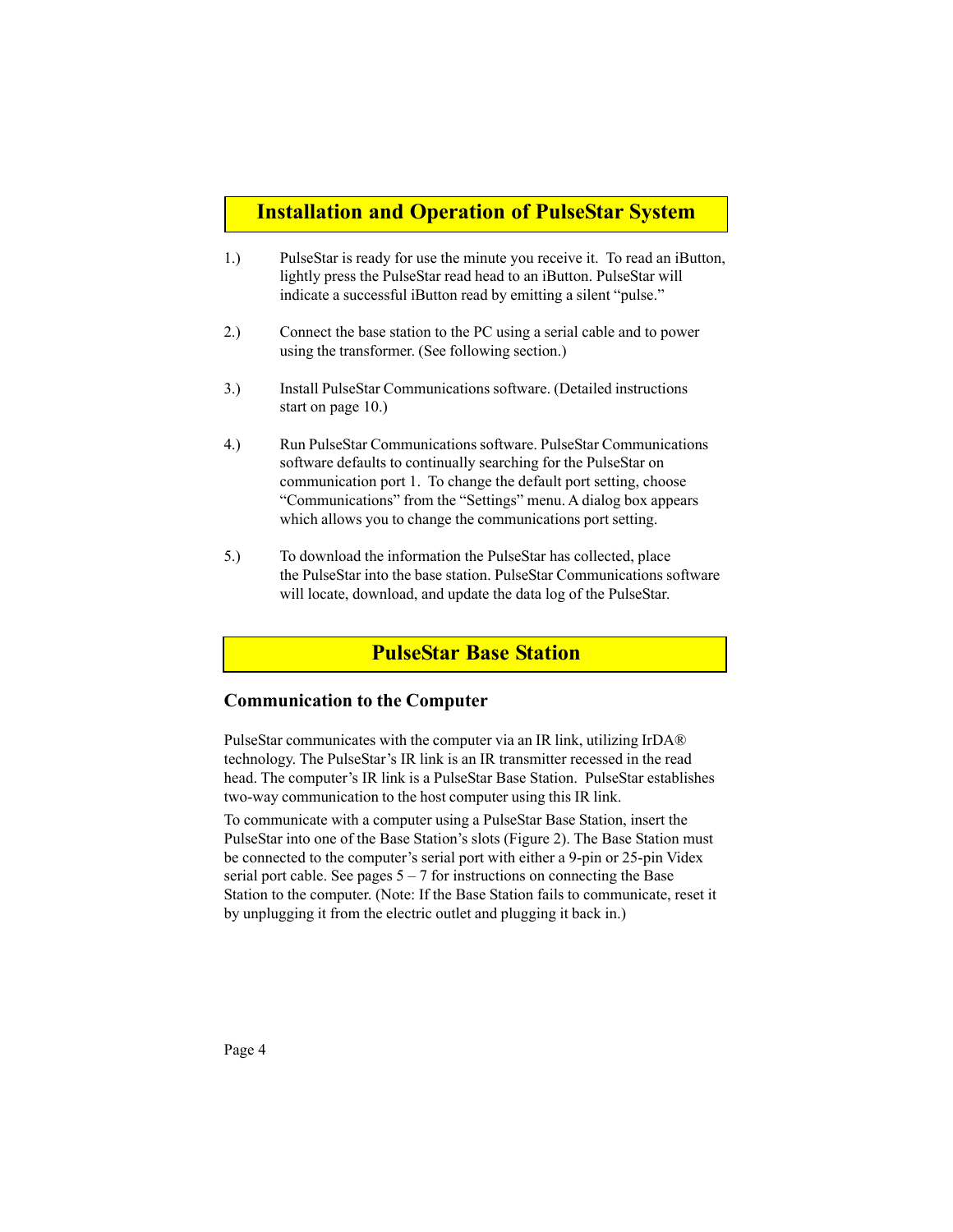### **PulseStar Base Station**



*Figure 2 - PulseStar Base Station*

The PulseStar Base Station provides communication between the PulseStar and the computer. The base station has three LEDs: **Transmit**, **Receive,** and **Power** (Figure 3). The **Transmit** LED will illuminate when the PulseStar is sending information to the computer. The **Receive** LED will illuminate when the computer is sending information to the PulseStar. The **Power** LED will illuminate when the base station is plugged into an electric power outlet.



*Figure 3 - Base Station LEDs*

The **Computer** port, **Power** connection, and **Extension** port are located on the side of the base station (Figure 4). The **Computer** port is where the computer's serial port cable connects to the base station. The **Power** connection is where the power transformer plugs into the base station. The **Extension** port allows you to connect up to ten base stations to a single computer serial port. This allows you to transfer data from more than two PulseStars during a single transfer process.



*Figure 4 - PulseStar Base Station - Side View*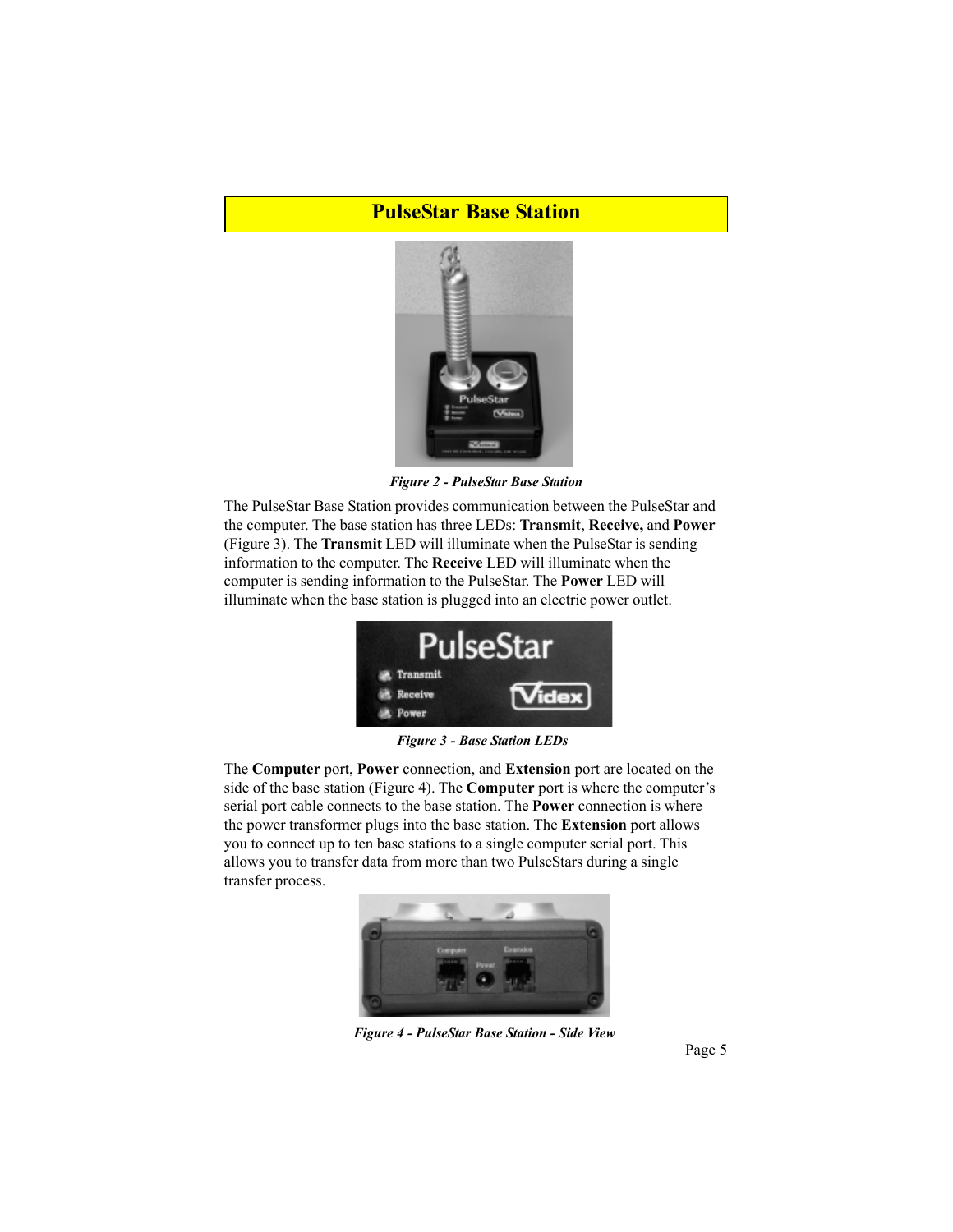### **Connecting the Base Station to a Computer**

The following steps describe how to connect a PulseStar Base Station to the computer's serial port. You will need a computer, PulseStar Base Station, and a Videx serial port cable (TWC-001 (DB25) or TWC-008 (DB9)).



*Figure 5 - PulseStar Base Station Connections*

- 1. Shut down the computer.
- 2. Plug the Base Station's power transformer (Output: 12 VDC 300 mA) into an electric outlet.
- 3. Plug the other end of the transformer cable into the **Power** socket on the side of the Base Station. See Figure 4.
- 4. Verify that the **Power** light on the Base Station is lit.
- 5. Connect the serial port cable's connector (9-pin or 25-pin) to your computer's serial port. You can use com ports 1, 2, 3, or 4. (Note: The serial ports on a DOS/Windows computer are always a male connector. Pin-outs for the Videx serial port cables are provided on the software CD.)
- 6. Connect the serial port cable's RJ-11 plug to the **Computer** port of the Base Station.
- 7. The Base Station must be placed *at least* three inches away from the computer and monitor to prevent the possibility of high levels of electromagnetic interference hindering communications.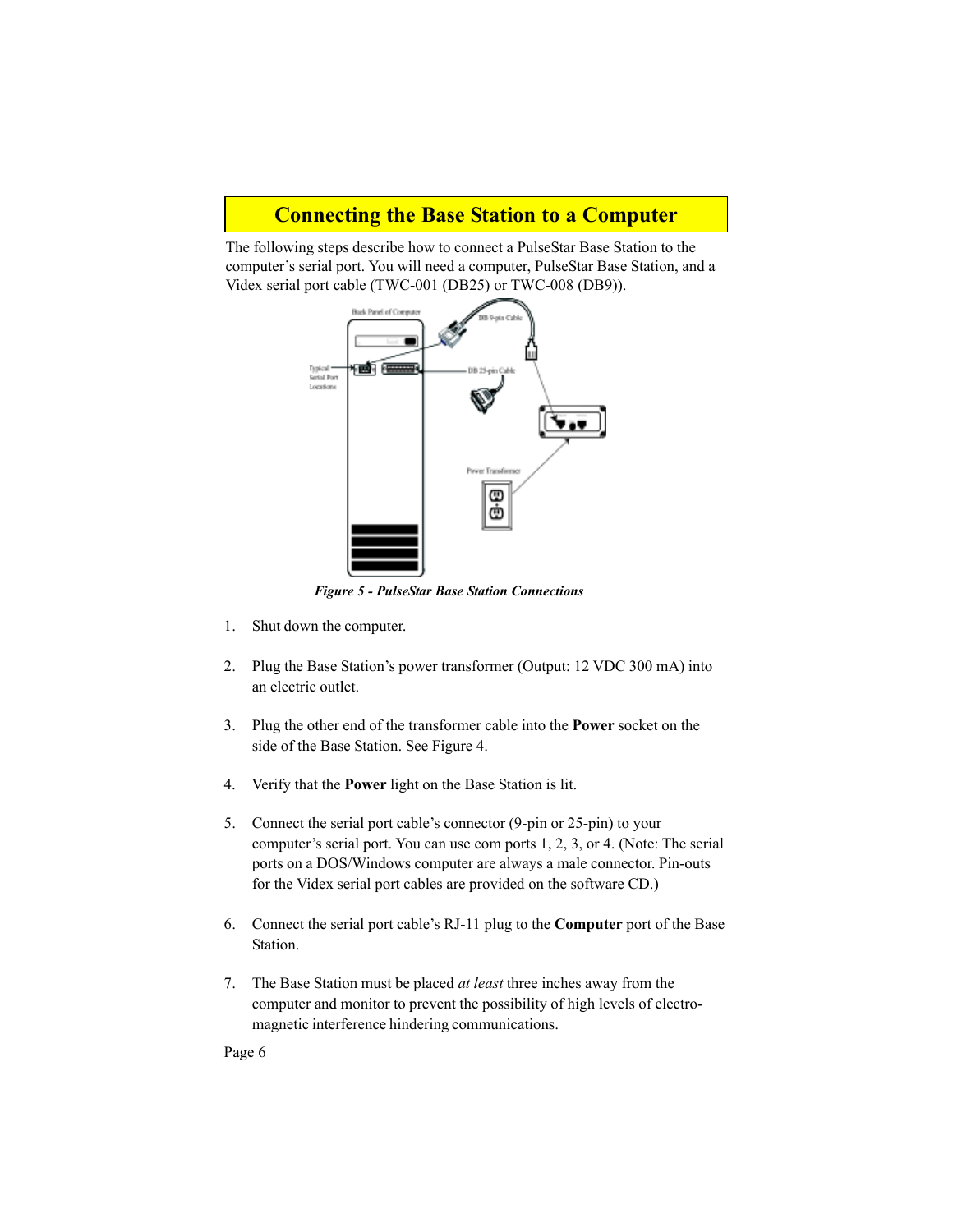

*Figure 6 - Base Stations in Series*

Up to 10 Videx Base Stations, holding 20 PulseStars, can be connected in series to a single serial port; this allows the user to transfer data from multiple data collectors in a single transfer process. You can transfer data from up to 20 units at a time. *Note: The additional base stations are powered from the first one, so no additional power transformers are required in most cases.*

#### **Connecting the Base Stations**

To connect multiple Base Stations:

- 1) Connect the first Base Station to the computer's serial port:
	- a) Plug the Base Station's transformer into an electric outlet and connect the other end into the Base Station's **Power** connection.
	- b) Use the serial port cable to connect the computer's serial port to the Base Station's **Computer** port.
	- c) The Base Station should be placed at least three inches away from the computer and monitor.
- 2) To add additional Base Stations:
	- a) Use an interconnect cable (TWC-006) to connect the **Extension** port of the first Base Station to the **Computer** port on the second Base Station.
	- b) Continue the same pattern of connection for each additional unit.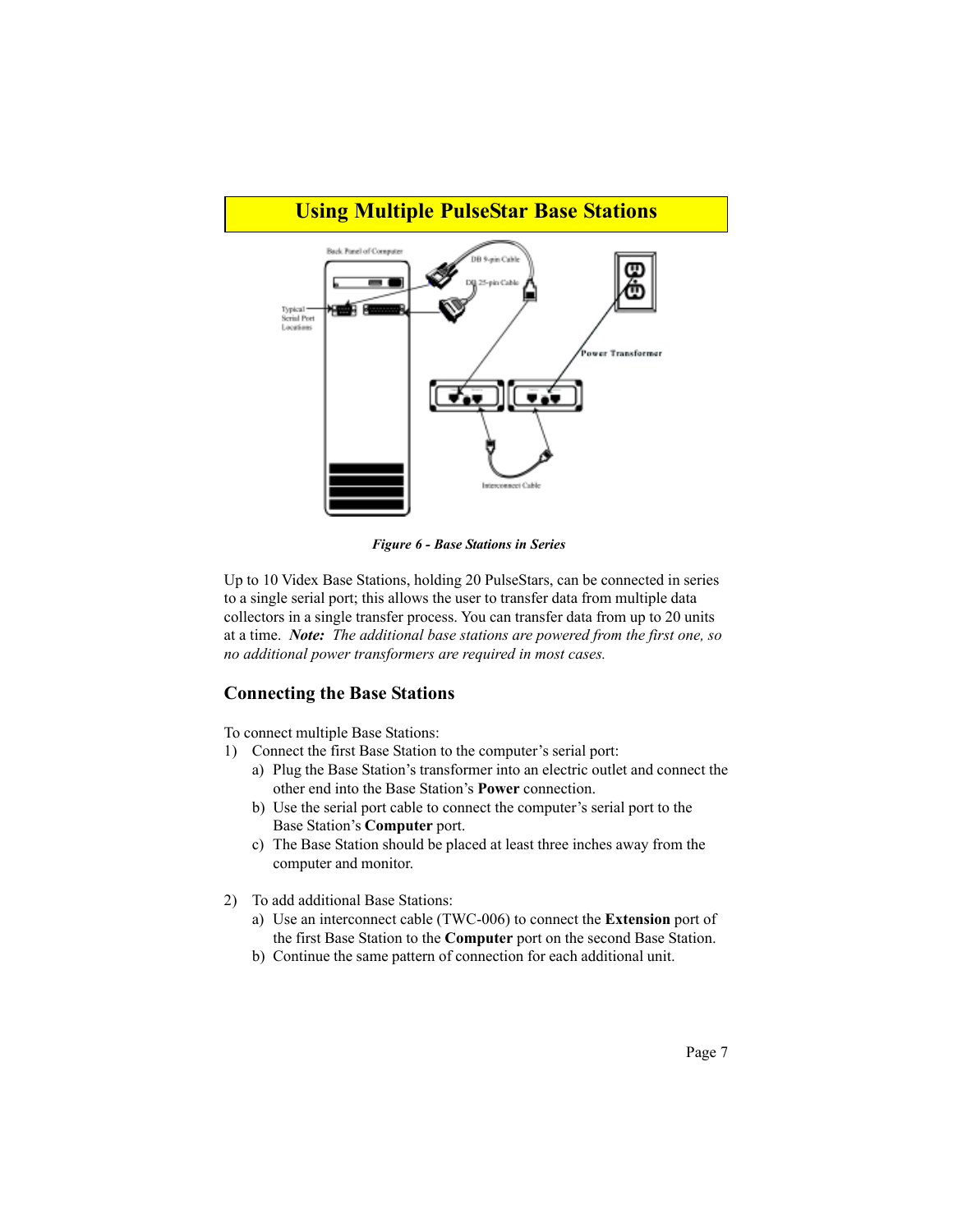## **Using Multiple PulseStar Base Stations**

To avoid problems when using multiple Base Stations, you need to be aware of the following caution:

# **Caution:** When transferring data from the PulseStars, do not interrupt the process by removing a PulseStar from its Base Station or aborting the program. The system is designed to avoid data loss, but observing this caution provides added protection.

If you should inadvertently remove a PulseStar while it is in the process of transferring data, the software displays a message that it was unable to communicate with the unit and then continues to try to transfer the data from all of the other PulseStars. The data in the interrupted unit will not clear and can be transferred after the others have completed their data transfer.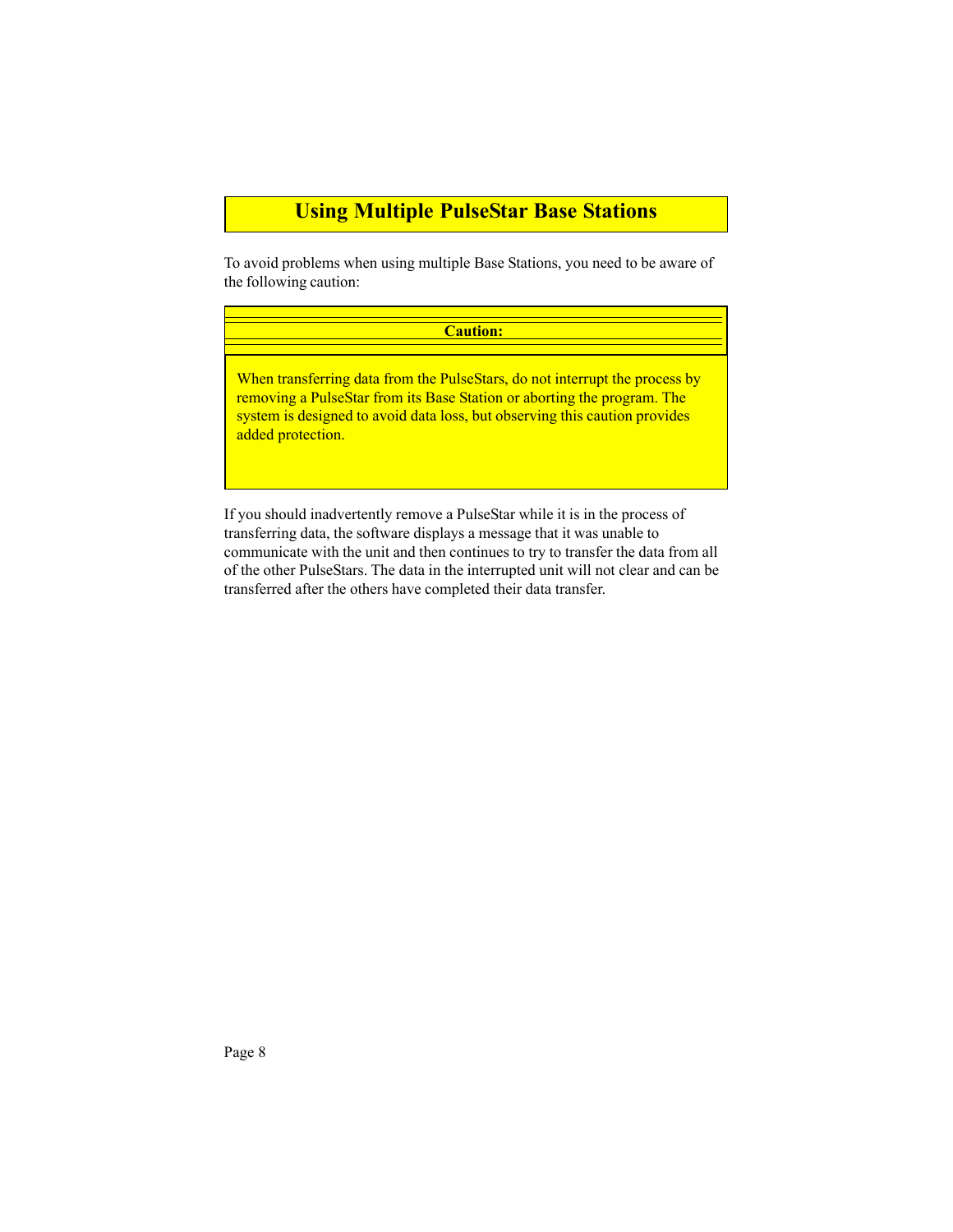#### **iButton**

An iButton (also known as an Touch Memory Button) is a memory chip housed in a stainless steel container. The stainless steel container protects the memory chip and also provides an electrical path for communication. The top of the button is connected to the enclosed memory chip circuit, and the bottom and sides of the button provide a signal ground. When a PulseStar touches an iButton, the top and the sides of the button are connected and an electrical path is established. Through this path, data is transferred at up to 16,000 bits per second.

All iButtons contain a unique serial number (12 hexadecimal digits) that is programmed into the button at the factory. The serial number is unalterable and uniquely identifies each button.

The PulseStar reads the ID number in all iButtons. Optionally you can configure the PulseStar to read data written to buttons in Dallas default data structure from the following iButtons: 1982, 1985, 1986, 1992, 1993, and 1994. In addition to the iButton ID number, the data stored in the iButton's memory can be transferred from the iButton to the PulseStar. This option is OFF by default and must be enabled with PulseStar Communications software.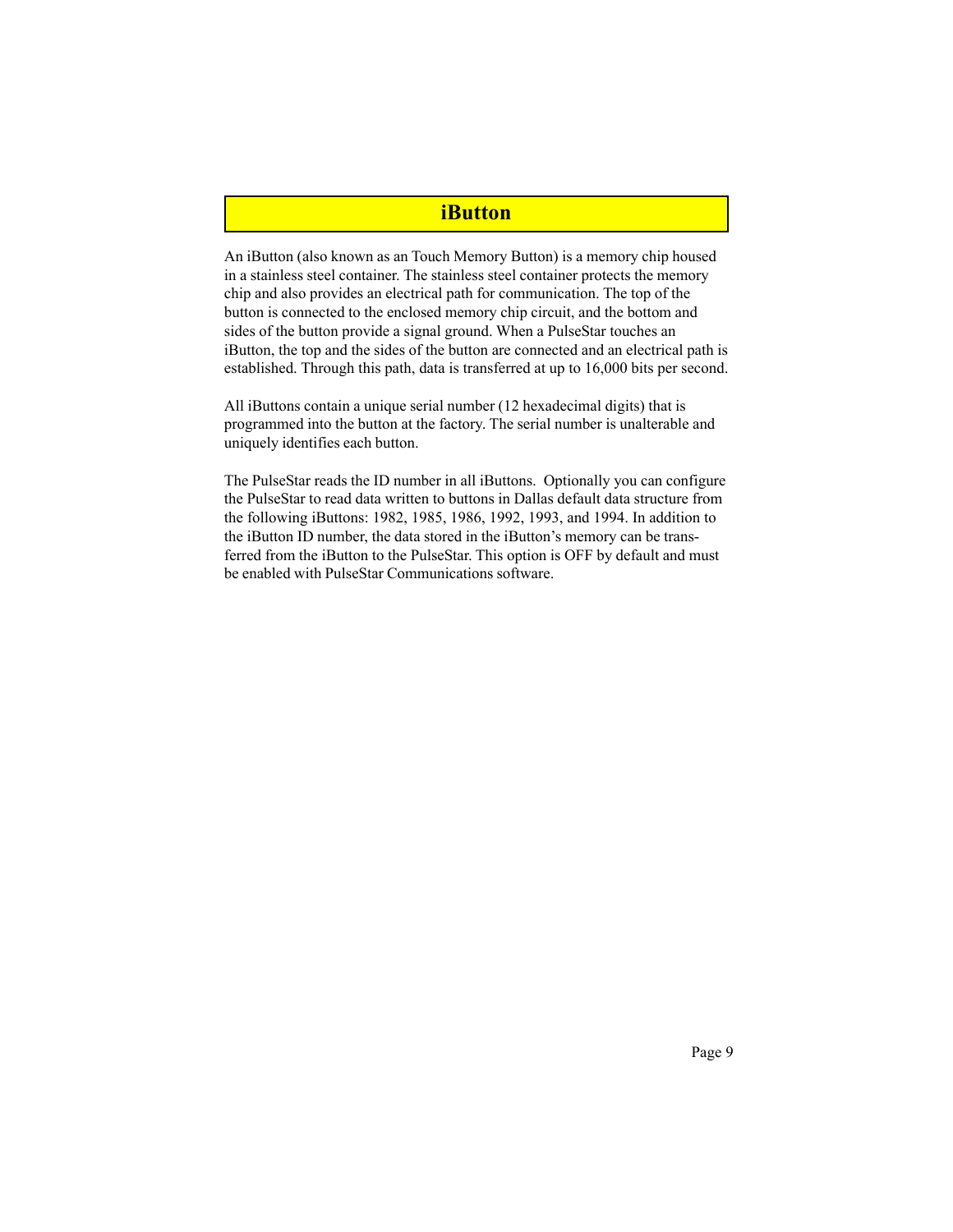## **Software Installation**

If the PulseStar Autoplay window (Figure 7) appears when you insert the PulseStar CD into your CD drive, you can use it to install and explore the contents of the CD. If the default settings on your Windows system prevent the Autoplay window from appearing, you can simply follow the instructions in this document to install and explore the contents of this CD.

To install PulseStar software, click the "Install PulseStar Software" button in the PulseStar Autoplay window. (Or, use Windows Explorer to locate and open the PulseStar CD and double click the "Setup.exe" file.) When the installer appears, follow the on-screen instructions.



*Figure 7 - PusleStar Autoplay window*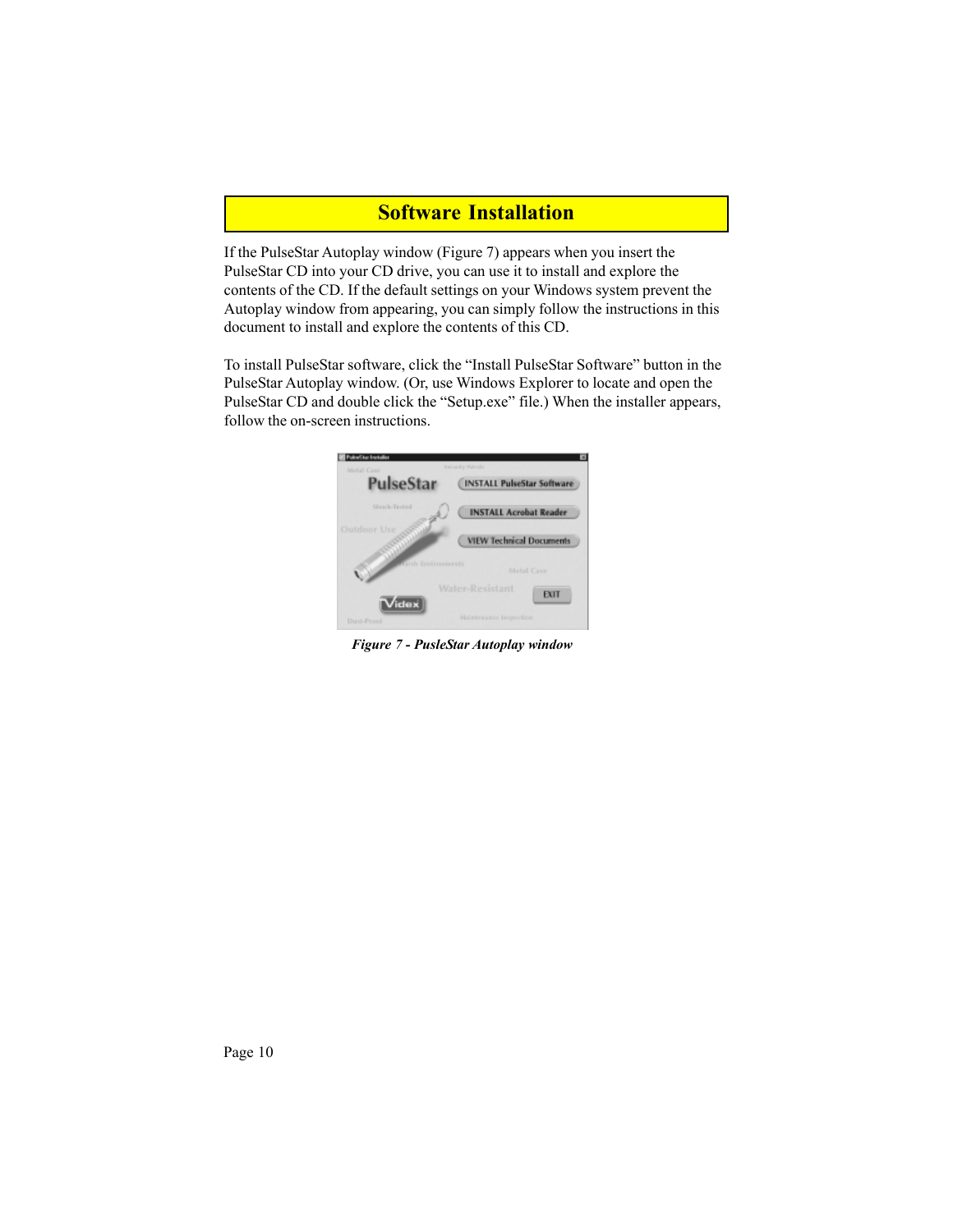### **Getting Started**

Start PulseStar Communications by selecting Programs and then PulseStar Communications from the Windows Start menu. When PulseStar Communications first starts, it will attempt to use COM1 on your computer. If COM1 is not available, it will display the message "Unable to Open COM1" in the status bar at the bottom of the window.

To use a different COM port, choose "Communications" (F2) from the "Settings" menu, and select one of the four available COM ports as your Data Transfer Serial Port. Then click OK. If "Looking for PulseStar on COM*x*" does not appear in the status bar, then from the "Settings" menu, choose "Look for PulseStar" to start the process. The Receive light on the PulseStar Base Station should now be lit.

Now insert a PulseStar into the base station. PulseStar Communications will find it, configure it, and add it to the list of PulseStars in the Configuration tab. If there is any data it will transfer it, clear the data from the PulseStar, set the PulseStar's clock, and display the data in the Transfer tab. It will also add any iButtons to the list in the iButtons tab that are not already there.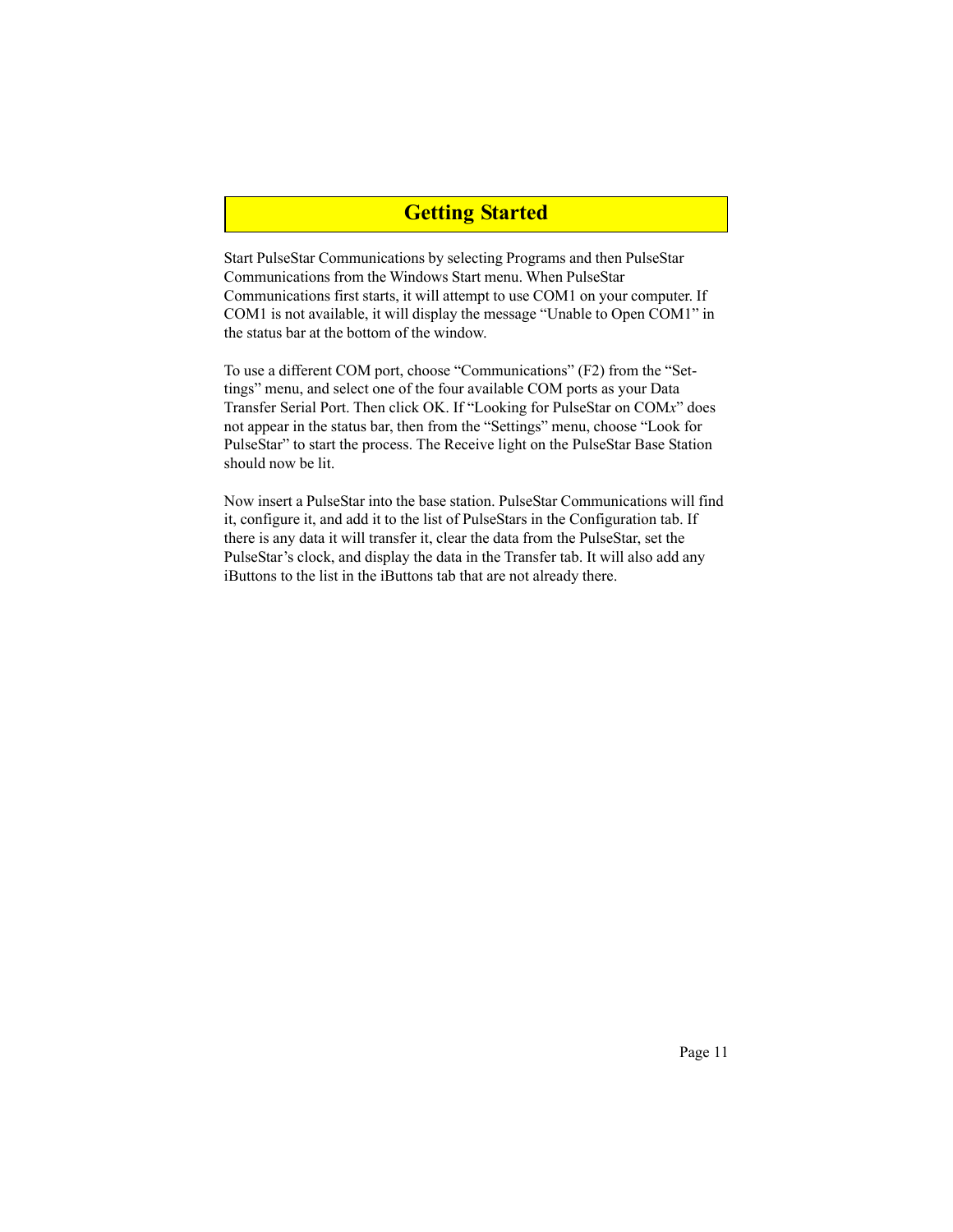| Edit<br>Setings<br>Transfer   | Help                            | Configure                                                                    |                              | <b>iButons</b>      |
|-------------------------------|---------------------------------|------------------------------------------------------------------------------|------------------------------|---------------------|
|                               |                                 |                                                                              |                              |                     |
| <b>Factory ID</b>             | Name or<br><b>Serial Number</b> | Date and Time                                                                | <b>iButton Name</b><br>or ID | <b>iButton Data</b> |
| 5000093884C2F4                | Meyer                           | 02/18/2000 09:21:30 AM                                                       | Utility Area                 |                     |
| 5000093884C203                | Cortright                       | 02/18/2000 09:21:34 AM                                                       | EastHall                     |                     |
| 5000093884BCB1                | Berton                          | 02/18/2000 09:21:40 AM                                                       | Personnel Piecords           |                     |
| 5000093884C2F4                | Meyer                           | 02/18/2000 09:21:42 AM                                                       | GitShop                      |                     |
| 5000093884C203                | Cortright                       | MA 8P: 15:60 0003151150                                                      | Upper Stairwell              |                     |
| 50000938848C81                | Berton                          | 02/18/2000 09:21 54 AM                                                       | Main Lobby                   |                     |
| 5000093884C2F4                | Mever                           | 02/18/2000 09:21:58 AM                                                       | West Hall                    |                     |
| 5000093884C203                | Cortright                       | 02/18/2000 09:22:00 AM                                                       | South Hall                   |                     |
| 50000938848081                | <b>Raztron</b>                  | 02/18/2000 09:22:08 AM                                                       | <b>Streama</b> Area          |                     |
| Looking for PulseSter on COM1 |                                 | C:\Program Files\PulseSter Communications\PulseSter.mdb  02/18/2000 09:39 AM |                              |                     |

#### *Figure 8 - Transfer Tab*

#### **Transfer Tab**

This tab shows data transferred from the PulseStar. In this window you may sort or filter the data, then export or print it. Click on column headers to sort. (Note: Cannot sort on iButton data.) Data can be filtered by "Factory ID," "Name or Serial Number," or "iButton Name or ID." To filter data, first highlight the field to be filtered by single clicking on it. Then if you double click on that cell, filtered data will appear in the Transfer window.

To return the view to showing all data, double click on any of the column header fields.

#### **Tab headings:**

```
Factory ID - Unique ID of PulseStar
Name or Serial Number - User-defined serial number or name for
                        PulseStar
```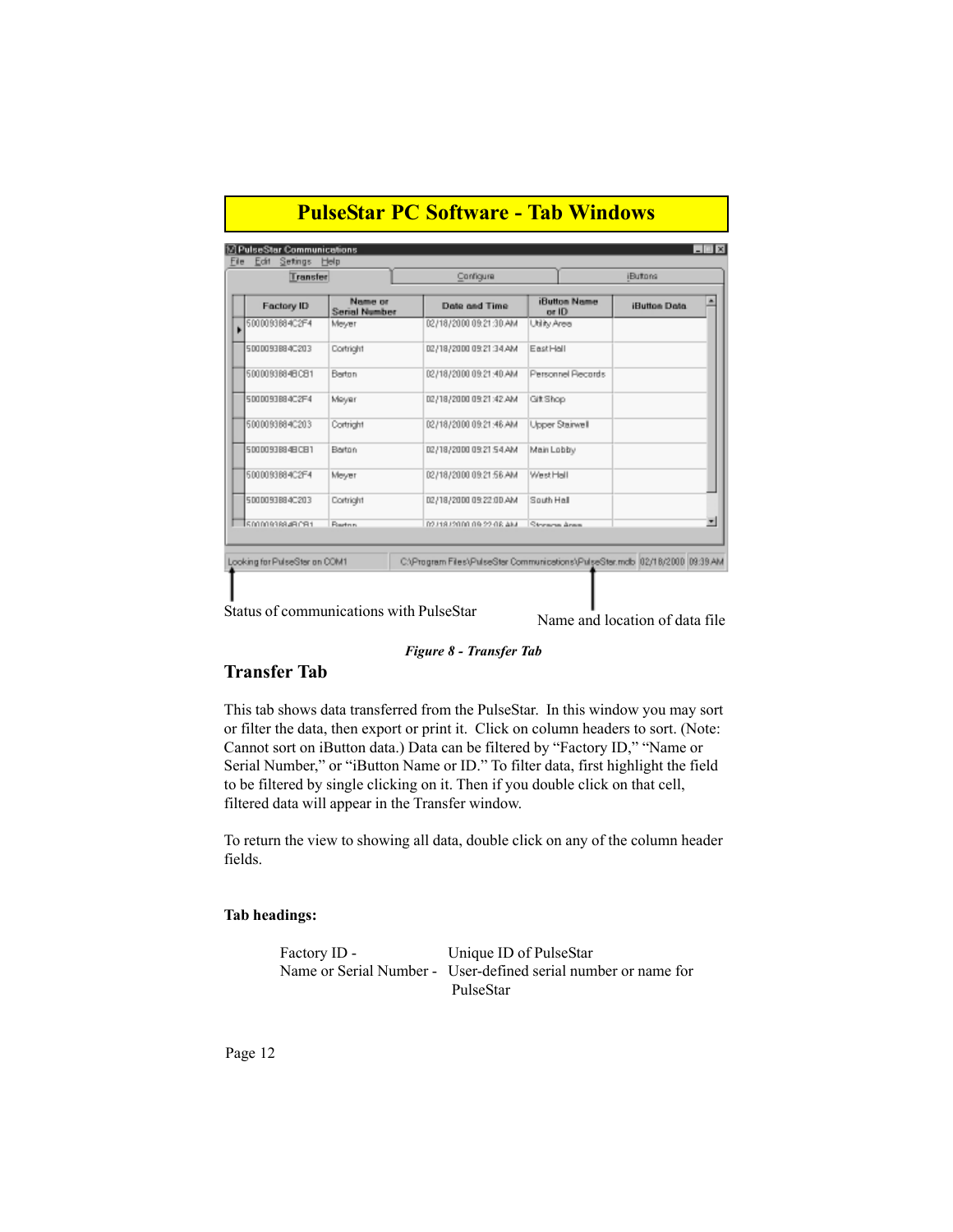## **PulseStar PC Software - Tab Windows**

iButton Name or ID - iButton ID read

Date and Time - Date and time of iButton read iButton Data - Data retrieved from iButton. To read this data, first highlight the iButton data field by single clicking on it. Then if you double click on that field, the iButton data will be displayed (Figure 9).



*Figure 9 - iButton Data*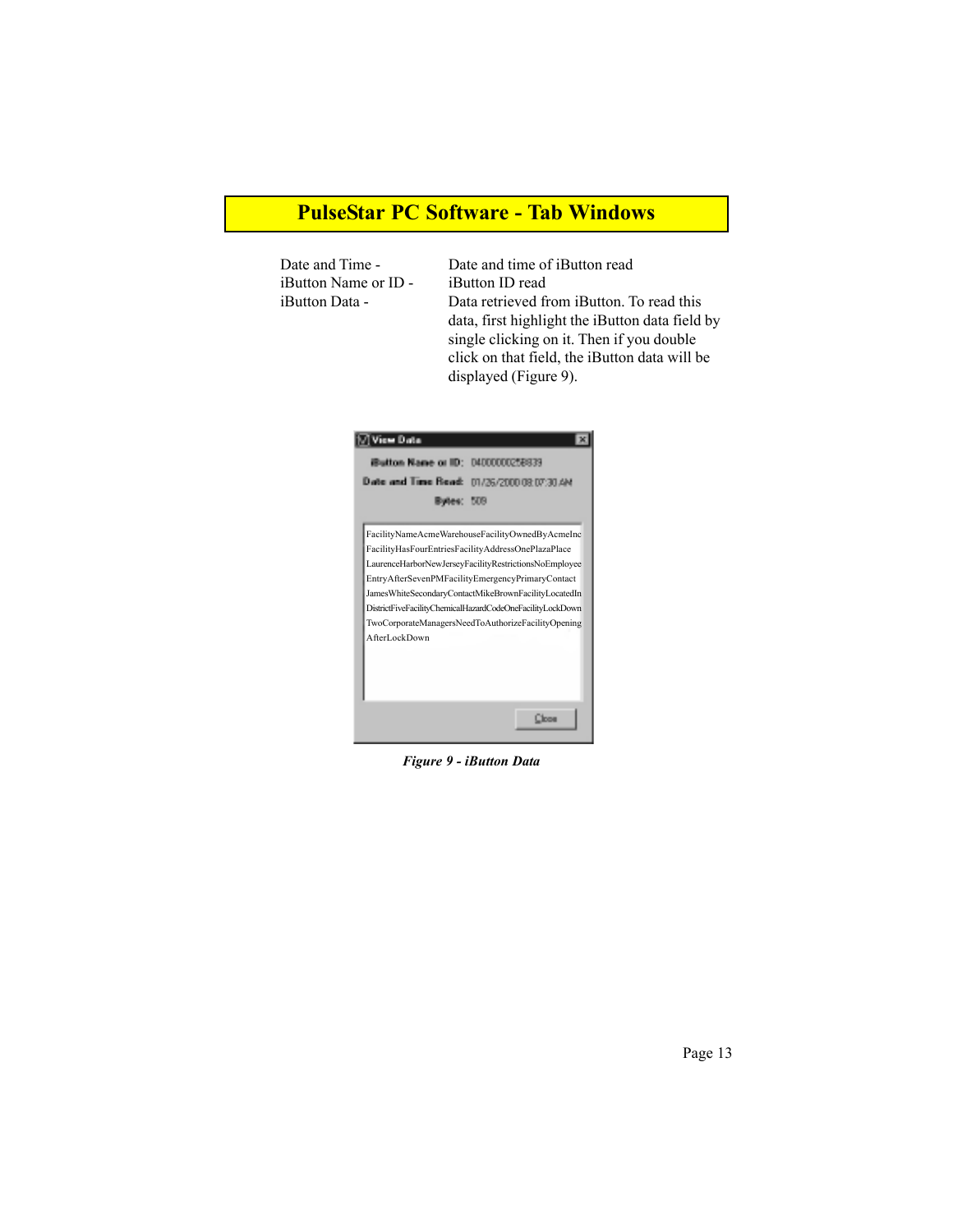| Transfer                                                                | Configure                                             |                                                                                                          | Buttons                       |
|-------------------------------------------------------------------------|-------------------------------------------------------|----------------------------------------------------------------------------------------------------------|-------------------------------|
| <b>Factory ID</b><br>50000938B4C203<br>50000938B4BCB1<br>50000938B4C2F4 | Name or Serial Number<br>Contright<br>Barton<br>Mayer | <b>Last Communications</b><br>02/18/2000 09:22:33 AM<br>02/18/2000 09:22:20 AM<br>02/18/2000 09:22:26 AM | Delote<br>Advanced.<br>Status |

*Figure 10 - Configure Tab*

### **Configure Tab**

This tab shows the list of PulseStars in your system, the name or serial number assigned to them, and the last date and time of communications. New PulseStars are automatically added to the list when they are encountered by the communications software. To assign a name or enter the serial number, simply type in the desired name. The transfer grid will automatically update to show the changes.

#### **Tab headings & buttons:**

Factory ID - Unique ID of PulseStar Name or Serial Number - User defined name or serial number Last Communications - Date and time of last communication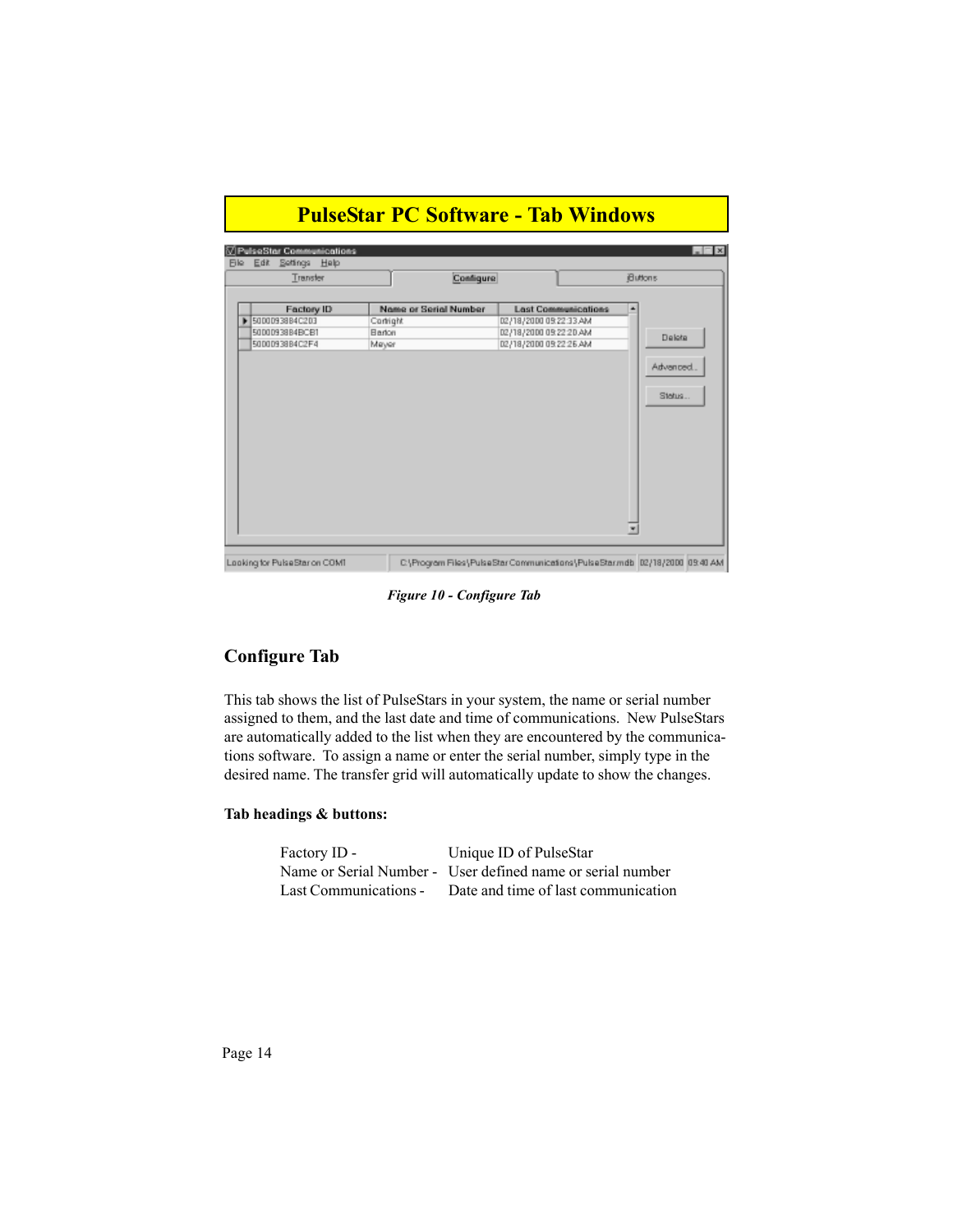### **PulseStar PC Software - Tab Windows**

**Delete button** - Remove PulseStar from list.

**Advanced button** - Brings up the list of settings to program into the PulseStar the next time it is encountered. When a PulseStar is new, it is configured to the four settings shown in Figure 11.

| <b>Advanced Configuration</b>                              |
|------------------------------------------------------------|
| PulseStar1D: 5000093884C203                                |
| Name or Serial Number: Cortright                           |
| Duration of "good read" pulse (100-1000 ms): 200           |
| "Good read" pulse intensity (1-10): 5                      |
| Delay before recording ID of some iButton (2-100 secs.): 4 |
| Attempt to read data from iButtons: F                      |
| 0K<br>Restore Default<br>Set As Default<br>Cancel          |

*Figure 11 - Advanced Configurations*

*Duration of "good read" pulse* – This tells the PulseStar how long to run its motor to indicate that an iButton has been read and recorded. The factory default is 1000 milliseconds (1 second). Since the "good read" pulse is the largest current draw in the system, increasing this value could significantly reduce battery life. Conversely, decreasing the duration could improve battery life, particularly if reading more than 50 iButtons daily. Increasing the duration of the pulse also effectively reduces the number of iButtons that can be read in a short period of time because PulseStar cannot read an iButton while it is pulsing. PulseStar Communications software automatically sets it to 500 milliseconds (1/2 second) at its first communications.

*"Good read" pulse intensity* – This setting increases or decreases the duty cycle of the motor. The factory setting of 5 represents a 50% duty cycle. Increasing the "Good read" pulse intensity to 10 (or 100% duty cycle) effectively doubles the current draw of the motor and could significantly reduce battery life.

*Delay before recording ID of same iButton* – Since the PulseStar will read and record iButton ID's very quickly, it is likely to read and record an iButton more than once when you only intended to record it once. This setting imposes a delay in 2 second increments that gives you some time to remove the reader from the iButton after the iButton ID is recorded in the PulseStar's memory and the PulseStar emits its pulse. This delay is not imposed when you read iButtons with different IDs.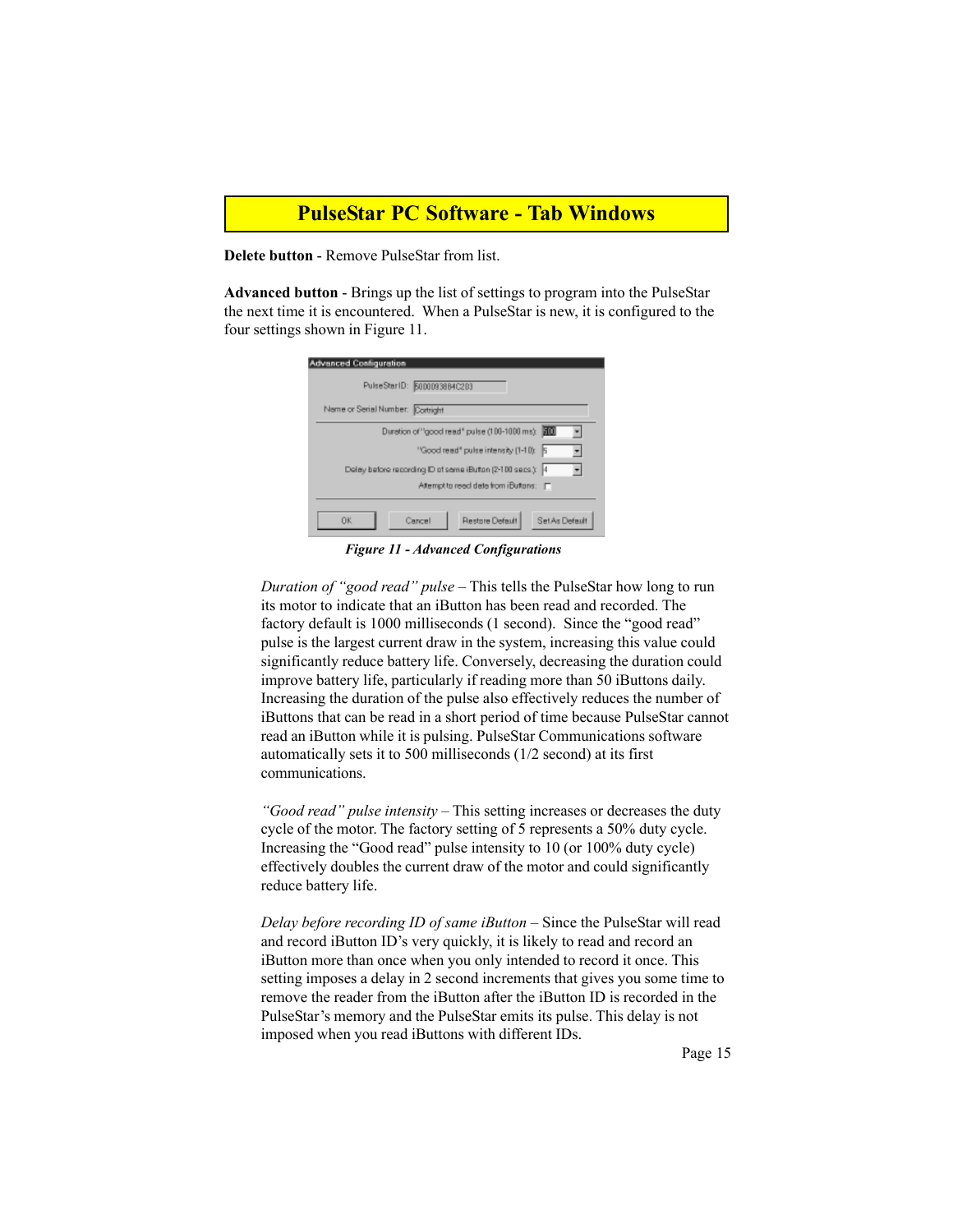## **PulseStar PC Software - Tab Windows**

*Attempt to read data from iButtons* – The PulseStar can read and record data from iButtons written in the Dallas default data structure. Since this function adds to the overall iButton reading time, it is turned off by default but may be enabled by toggling this control.

*Set As Default button –* Takes the settings from the current window and stores them as the default.

The following pop-up appears:

| ⊠ Set As Default | $-10$                                               |
|------------------|-----------------------------------------------------|
|                  | F Apply settings to all PulseStar readers           |
|                  | C. Apply settings only to gurrent Pulse Star reader |
| 0K               | Carrool                                             |

*Figure 12 - Set As Default*

Unless you choose otherwise, all PulseStars in the system will be updated to the new default settings when they are encountered.

*Restore Default button* – Retrieves your stored defaults from memory and writes them to the fields in the window.

**Status button** - displays the configuration settings read from the PulseStar during its most recent communications.

| <b>☑ PulseStar Status</b>                                   | × |
|-------------------------------------------------------------|---|
| PulseStarID: 5000093884C203                                 |   |
| Last communications: 02/18/2000 09:22:33 AM                 |   |
| Duration of "good read" pulse (50-1000 ms): 500             |   |
| "Good read" pulse intensity (0-250): 5                      |   |
| Deley before recording ID of same Eution (2-100 secs.): [4] |   |
| Bettery voltage: 31                                         |   |
| Attampt to read data from iButtons: [7]                     |   |
|                                                             |   |
| ΩK                                                          |   |

*Figure 13 - PulseStar Status*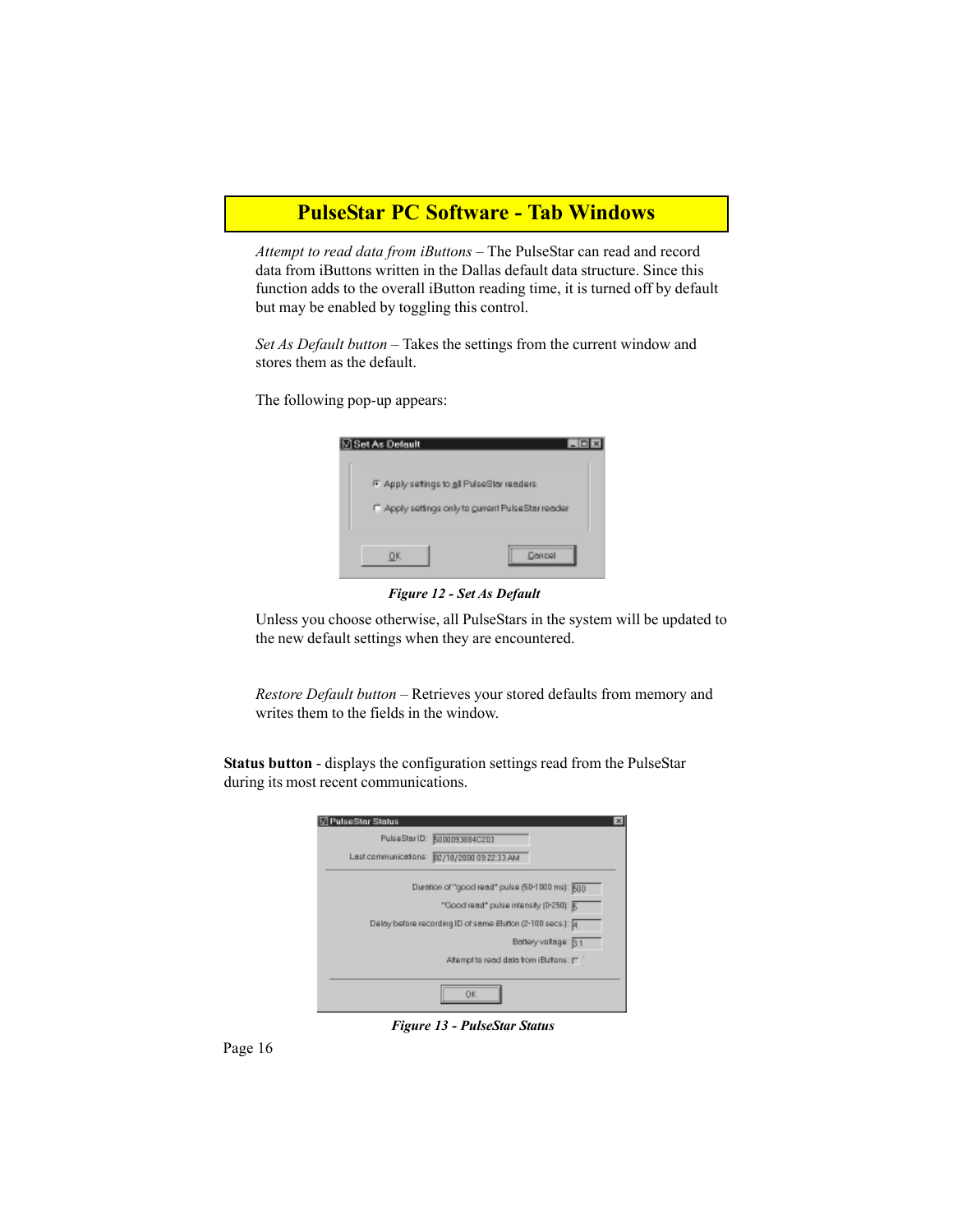| Transfer       | Configure                              | <b>iButtons</b> |
|----------------|----------------------------------------|-----------------|
| iButton ID     | <b>Button Name</b>                     |                 |
| 0100002B7C554  | Personnel Records                      |                 |
| 01000002A25A26 | Upper Stairwall                        |                 |
| 21000000041DA  | GitShop                                |                 |
| D1000034113E3  | Main Lobby                             |                 |
| 0100001D0403F  | EastHall                               |                 |
| 2100000002ED2  | South Parking Lat                      |                 |
| 010000023C05E8 | Utility Area                           |                 |
| 010000035E8A40 | Pool Area                              |                 |
| DC00000003D904 | North Hall                             |                 |
| D80000004122F  | Wast Hall                              |                 |
| D400000001F18B | South Hall                             |                 |
| 090000009FF365 | Storage Area                           |                 |
| reader         | Status of communications with Blue Dot |                 |

*Figure 14 - iButton Tab*

#### **iButton Tab**

This tab displays a list of iButtons in your system. To assign a name or description to an iButton, simply type in a name. The Transfer grid will automatically update with the new name. iButtons not in the list will be automatically entered into the list during communications. If you wish to add iButtons from the Edit menu, choose "Manually Add iButton" to type into the entry form (Figure 15). Alternatively you can use the Blue Dot reader to manually add iButtons. The Blue Dot reader is an optional accessory. Before using the Blue Dot reader,

make sure that the correct serial port has been selected for this device. (From the Settings menu, choose Communications, and then select an iButton reader serial port.)

#### **Tab headings:**

| $i$ Button ID -       | Unique factory ID |
|-----------------------|-------------------|
| <i>iButton Name -</i> | User-defined name |



*Figure 15 - Manually Add iButton*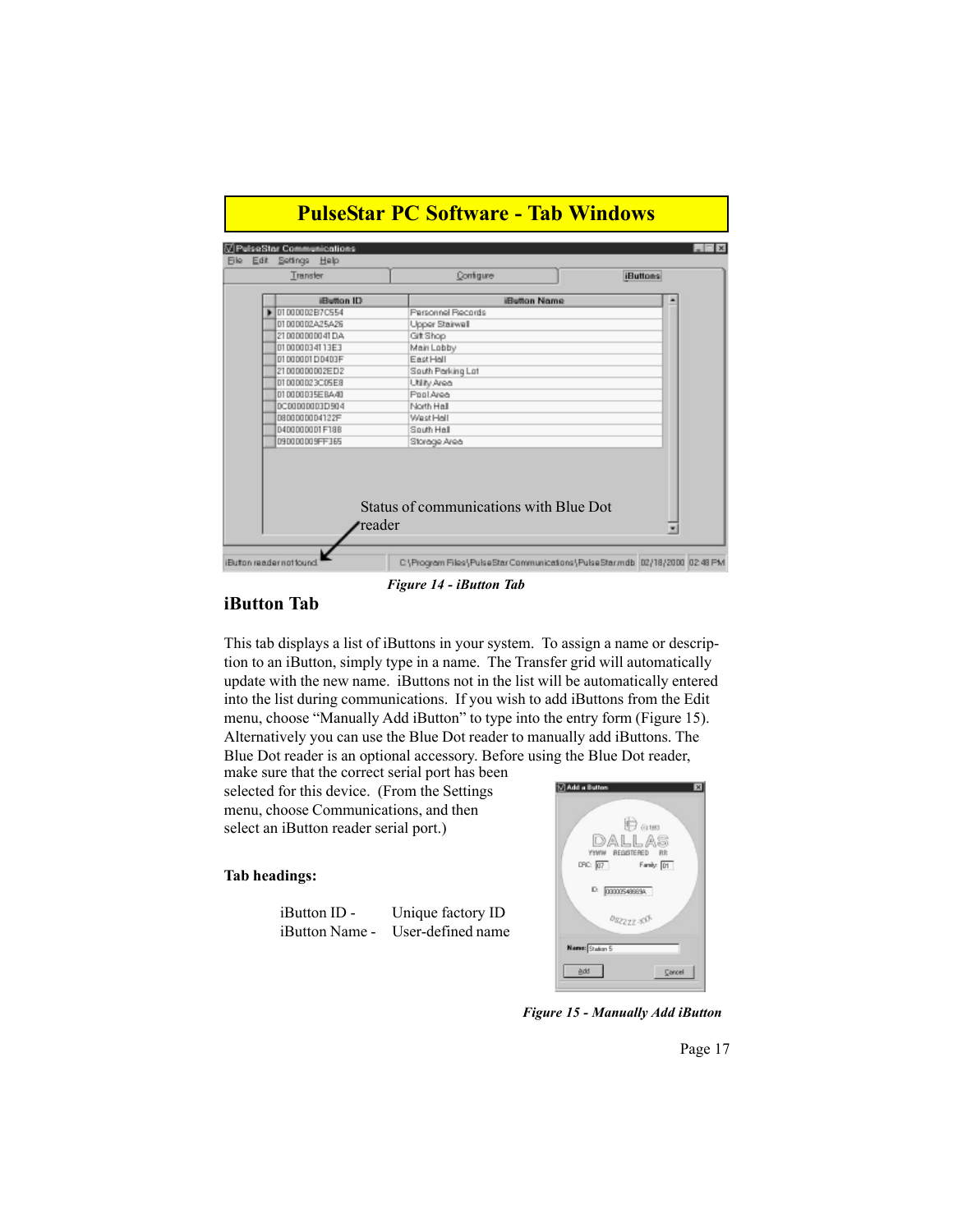### **PulseStar PC Software - Drop-Down Menus**

#### **File Menu**

*New* - Create new data file *Open* - Open existing data file *Save As* - Save as Access database file (\*.mdb) or as text file  $(*.txt)$ *Print Setup* - Standard print setup *Print* - Standard print options *Exit* - End program

#### **Edit Menu**

*Cut -* Future use *Copy -* Future use *Paste -*Future use *Remove Record(s)* - Removes record(s) (Transfer and Configuration screens) *Remove iButton -* Removes iButton from iButton screen *Manually Add iButton -* Allows user to add iButtons manually

#### **Settings Menu**

*Communications*

Data Transfer Serial Port - Select the communication port to which the base station is physically attached.

Blue Dot Reader Serial Port - Select the communication port to which the iButton Reader cable is physically attached.

PulseStar Settings -

*Clear PulseStar data after transfer* (Default) *Set PulseStar clock after transfer* - Update each PulseStar after download is complete. (Default) *Warn if battery voltage drops below threshold -* Allows user to set low battery voltage threshold. (Default 2.51V)

| <b>Communications Options</b>                                                                                                                                                    |                                                                                                                                                                                                                       |
|----------------------------------------------------------------------------------------------------------------------------------------------------------------------------------|-----------------------------------------------------------------------------------------------------------------------------------------------------------------------------------------------------------------------|
| Data Transfer Serial Port<br>$\circ$ com <sub>3</sub><br>$C$ icom1.<br>$C$ COM2 $C$ COM4<br>iButton Reader Serial Port<br>$C$ COM1 $C$ COM3<br>$C$ COM2 $C$ COM4<br>$\odot$ None | PulseStar Settings<br>I⊽ Clear PulseStar data after transfer<br><b>▽</b> Set PulseStar clock after transfer<br>Warn if battery voltage drops below<br>threshold<br>ঢ়<br>$ 2.51 -  $<br>Low battery voltage threshold |
| Cancel                                                                                                                                                                           | OΚ<br>Apply                                                                                                                                                                                                           |

*Figure 16 Communications Options*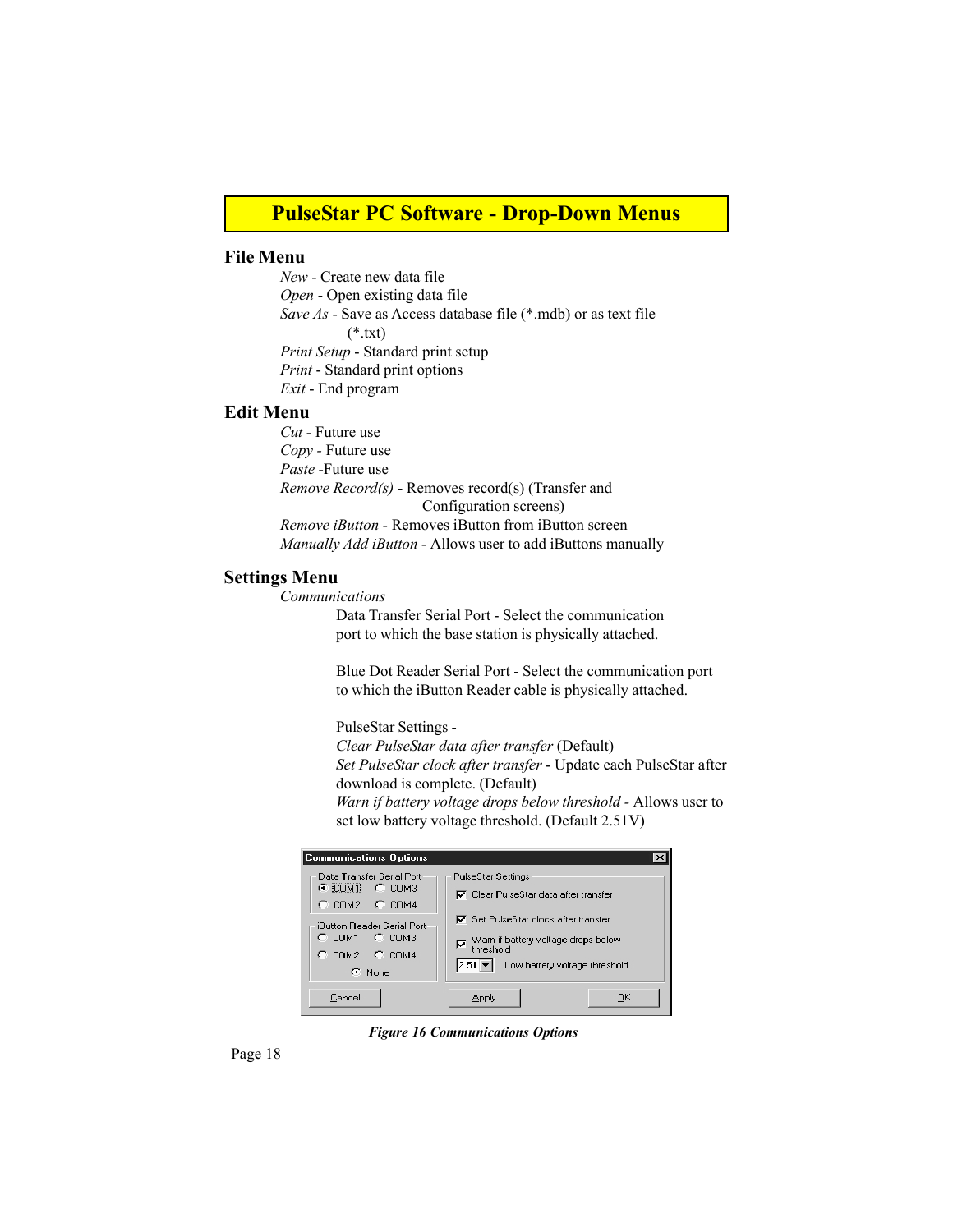## **PulseStar PC Software - Drop-Down Menus**

#### *Raw Scan File*

Output to Videx raw data file in addition to writing to the database - This option allows the software to create a Videx raw data file in addition to the database file (.mdb) that is created automatically. This option is provided to allow compatibility with previously existing applications. Contact Videx Customer Service for more information.

Data File Name - Allows user to select location and name of data file.

Replace iButton ID with iButton data when there is data read from the iButton - When this option is checked, the PulseStar will read the data that has been written to the iButton's memory instead of the ID of the button, and write it to the raw scan file.

Data Indentation - Select Spaces, Tab, or None - This option allows user to select what type of indentation will be used in the data file.

| <b>⊡Row Scan File Options</b>   |                                                                                  |        |
|---------------------------------|----------------------------------------------------------------------------------|--------|
|                                 | p Culput to Videx row data file in addition to writing<br>to the database        |        |
| Data File Name                  |                                                                                  |        |
| C:\Program Files\PulseStar Comm |                                                                                  | Browse |
|                                 |                                                                                  |        |
| Data Indentation                | □ Replace Button ID with Button data when there<br>is data read from the iButton |        |
| C Spaces                        | Number.                                                                          |        |
| C Tab                           |                                                                                  |        |
| G Nono                          |                                                                                  |        |
| Cancel                          |                                                                                  | оκ     |

*Figure 17 Raw Scan File Options*

*Look for PulseStar* - When this menu option is checked, the software continually searches for the PulseStar for data transfer.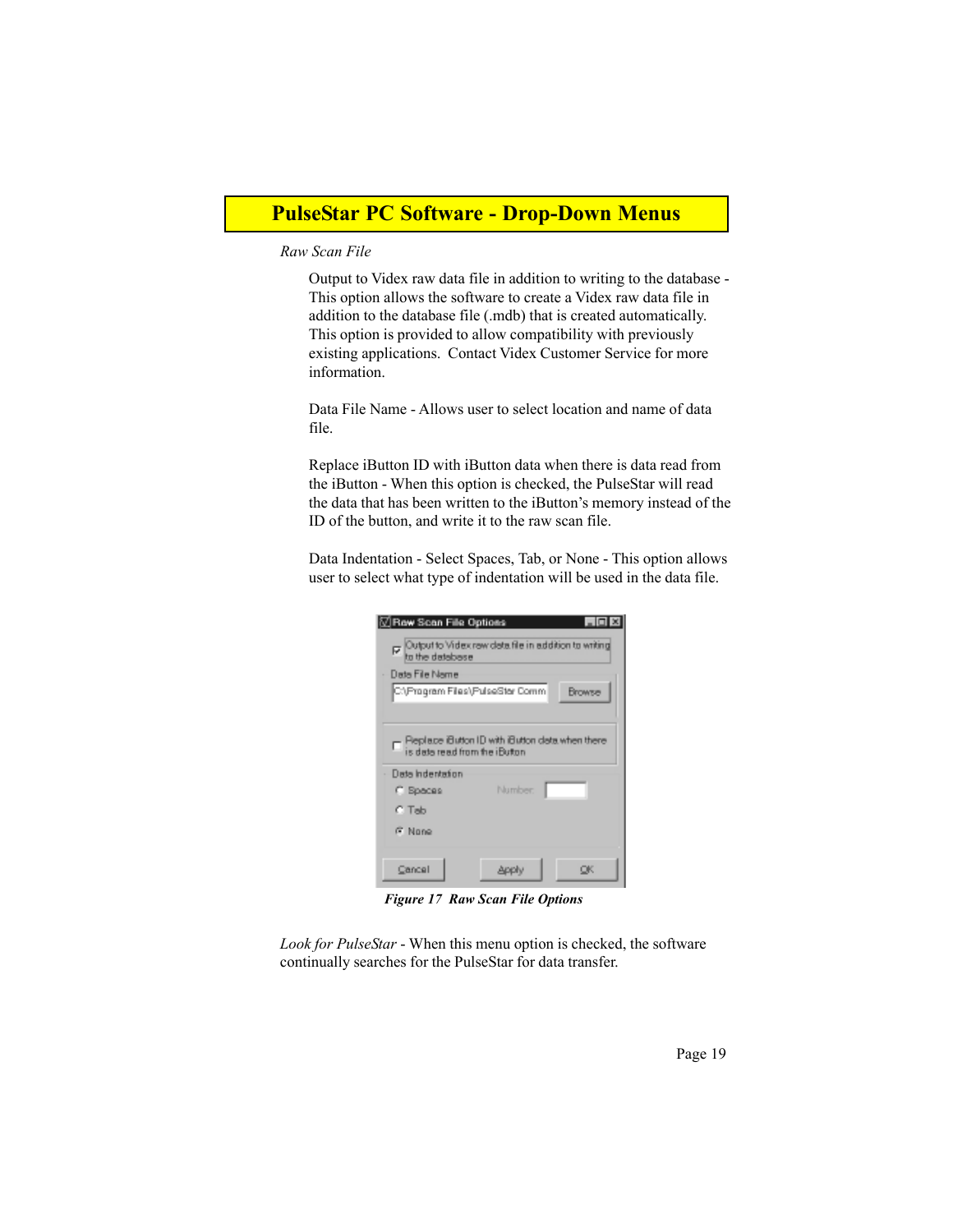## **PulseStar PC Software - Drop-Down Menus**

### **Help Menu**

About - Version of PulseStar Software



*Figure 18 - About PulseStar Communications*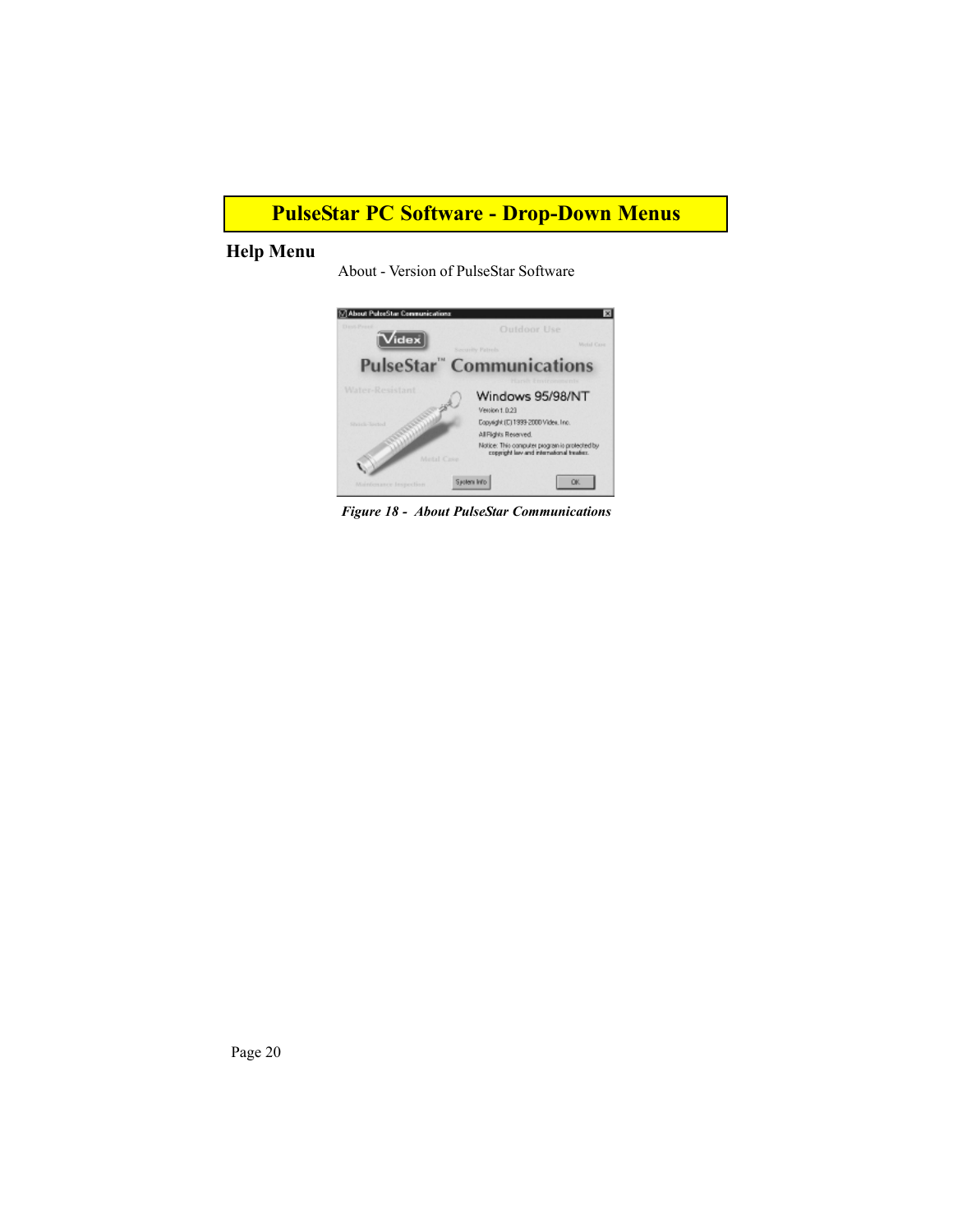### **PulseStar Battery Replacement**

The PulseStar is shipped with a 3V lithium battery. The life of this battery in sleep (storage) mode is up to 1 year or up to 40,000 reads when using default settings. Exact battery life depends upon actual use.

#### **CAUTION:**

To help insure data integrity, download the PulseStar prior to changing the battery. The system is designed to avoid data loss, but observing this caution provides added protection.

To replace the battery, remove the battery cap using the spanner wrench provided with the PulseStar (Figure 19).



*Figure 19 - PulseStar Spanner Wrench*

Unscrew the battery cap counterclockwise. Replace the old battery with a new one, replace the battery cap, and tighten until snug. The new battery should be installed with the positive terminal facing toward the PulseStar read head (Figure 20). Replacement batteries are available in most photography outlets.



*Figure 20 - Battery Installation*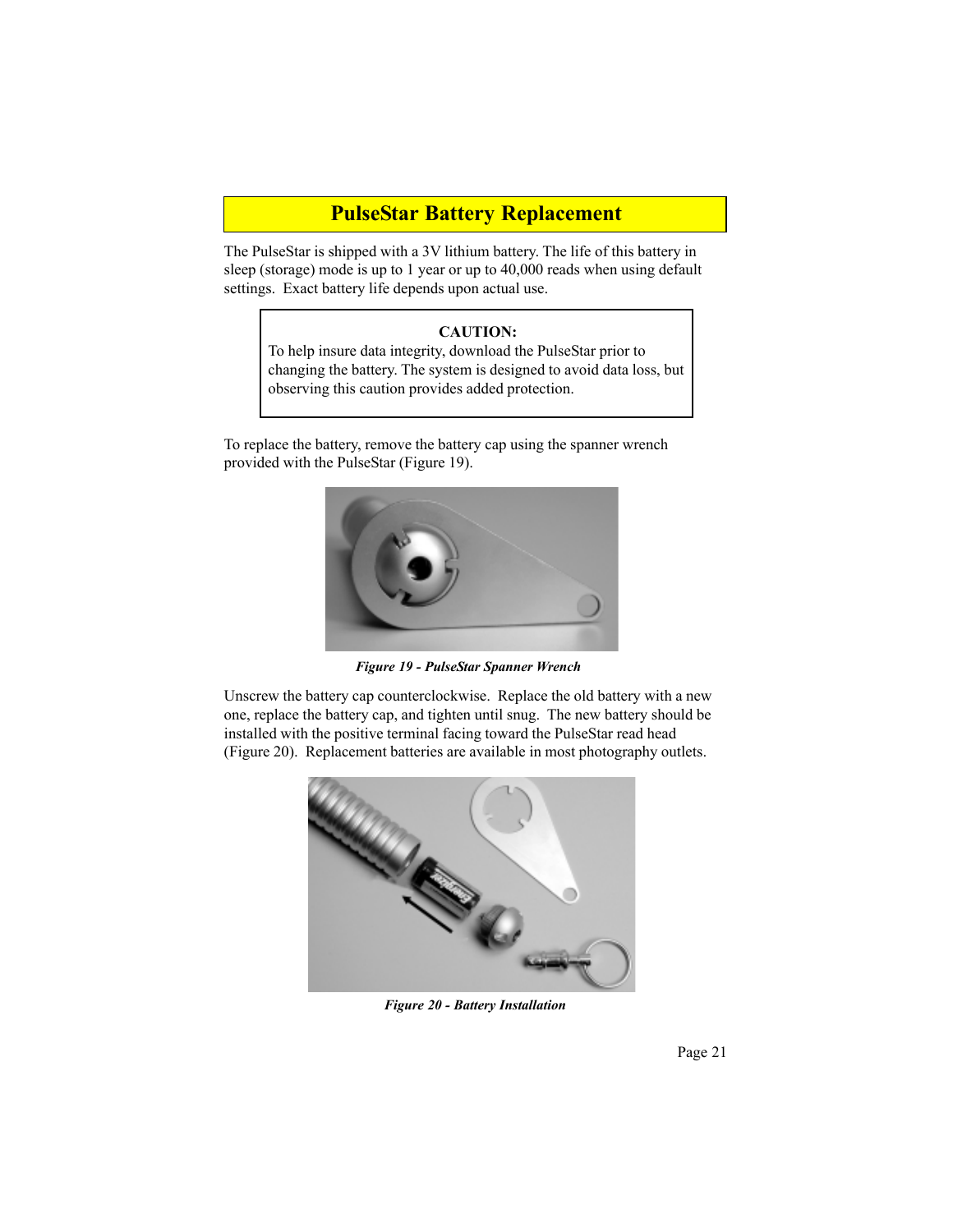### **PulseStar Battery Information**

The following chart provides an estimate of the days of battery life for PulseStar; it assumes that the PulseStar will be used 9 hours in a day, then downloaded and put into sleep mode. The PulseStar pulse duration is set at 1000 milliseconds (1 second) when it is shipped from the factory. PulseStar Communications software automatically sets it to 500 milliseconds (1/2 second) at its first communications.

| Number of |        | Pulse duration in milliseconds |        |
|-----------|--------|--------------------------------|--------|
| reads per | 1000   | 750                            | 500    |
| day       |        | Total Days of Battery Life     |        |
|           | 285.50 | 285.50                         | 285.50 |
| 100       | 118.10 | 138.38                         | 167.08 |
| 800       | 23.14  | 30.04                          | 42.80  |
| 1800      | 10.77  | 14.18                          | 20.75  |

# **PulseStar Low Battery Level Warning**

Both the PulseStar reader and PulseStar Communications software provide a low battery warning. The warning is triggered when the measured battery voltage drops below a threshold. If it does, the PulseStar's LED stops flashing and, if enabled, the PC will post a warning after completing communications with the PulseStar.



By default, the threshold voltage is 2.51, but it may be adjusted if desired. You may select from 2.19, 2.35, 2.51, 2.66, and 2.82 volts. The new threshold is programmed into each PulseStar at its next communication session.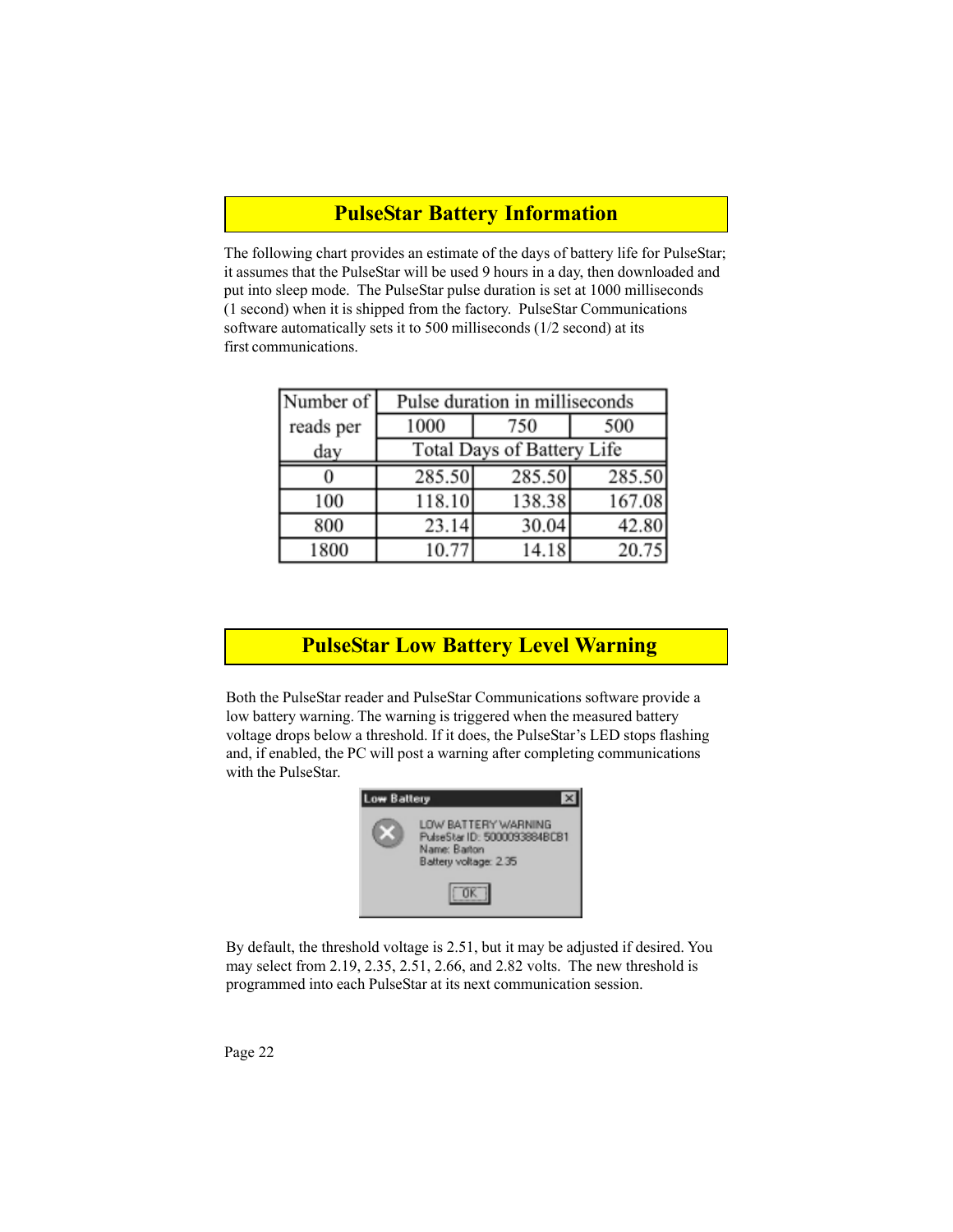# **PulseStar Flashing LED**

A light-emitting diode in the read head of the PulseStar is a status indicator. The following light patterns indicate the corresponding status:

| 1 flash every<br>2.3 seconds      | PulseStar battery level is above the low threshold, and it<br>is checking every flash for a communications signal<br>from the PC.                                                                                                                                                                        |
|-----------------------------------|----------------------------------------------------------------------------------------------------------------------------------------------------------------------------------------------------------------------------------------------------------------------------------------------------------|
| Double flash every<br>4.6 seconds | PulseStar battery level is above the low threshold, but it<br>is not checking for communications from the PC. This<br>is the low power sleep mode set by the PC after data<br>transfer.                                                                                                                  |
| Steady on                         | PulseStar infrared communications circuit is powered on<br>and is ready to communicate with the PC. Typically this<br>mode is invoked by the PC software, but it may also be<br>invoked by reading the same iButton 10 times in a row.<br>The next button touch turns off the IR circuit and the<br>LED. |
| Off                               | PulseStar battery level is below the low threshold or<br>PulseStar is nonfunctional.                                                                                                                                                                                                                     |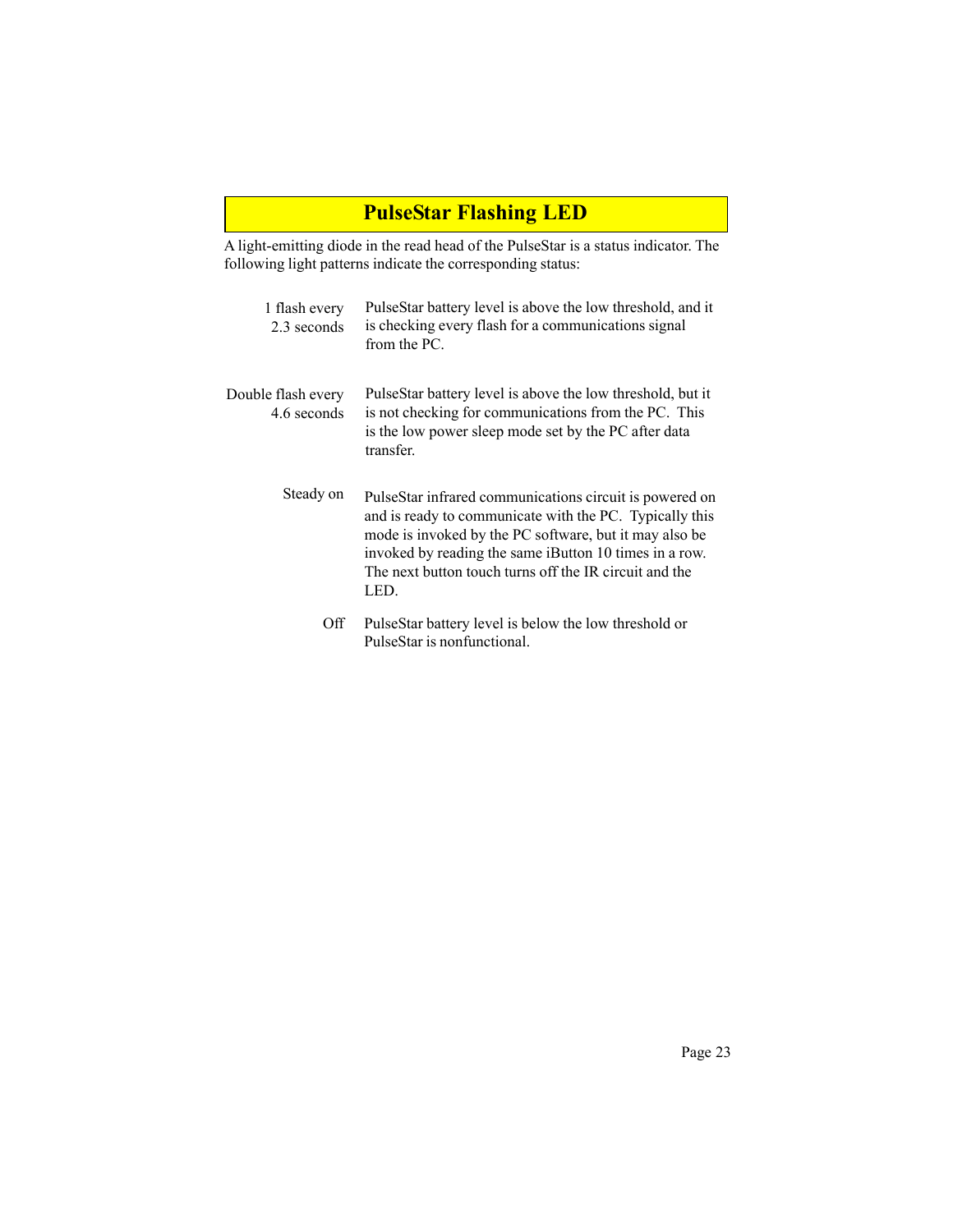# **Developers**

Please refer to the technical documents included on the PulseStar Communications CD.

| <b>PulseStar Error Codes and Descriptions</b> |
|-----------------------------------------------|
|                                               |
| <b>Error Text</b>                             |

| <b>Error</b><br><b>Number</b> | <b>Error Text</b>                                                                        |
|-------------------------------|------------------------------------------------------------------------------------------|
| 1000                          | "No error has occurred."                                                                 |
| 1001                          | "An attempt to allocate or reallocate memory failed."                                    |
| 1002                          | "An attempt to access a file failed."                                                    |
| 1003                          | "An attempt to manipulate a comm port failed."                                           |
| 1004                          | "A synchronization error occurred while attempting to communicate with a button reader." |
| 1005                          | "The function was interrupted by user input."                                            |
| 1006                          | "An invalid PulseStar ID was detected."                                                  |
| 1007                          | "An invalid command was sent to the PulseStar."                                          |
| 1008                          | "No data is available."                                                                  |
| 1009                          | "A time-out occurred."                                                                   |
| 1010                          | "A bad bit value was specified for the PulseStar configuration bit variable."            |
| 1011                          | "No data is available."                                                                  |
| 1012                          | "Attempt to synchronize with the PulseStar failed."                                      |
| 1013                          | "One or more parameters contained an illegal value."                                     |
| 1014                          | "An error of unknown type occurred."                                                     |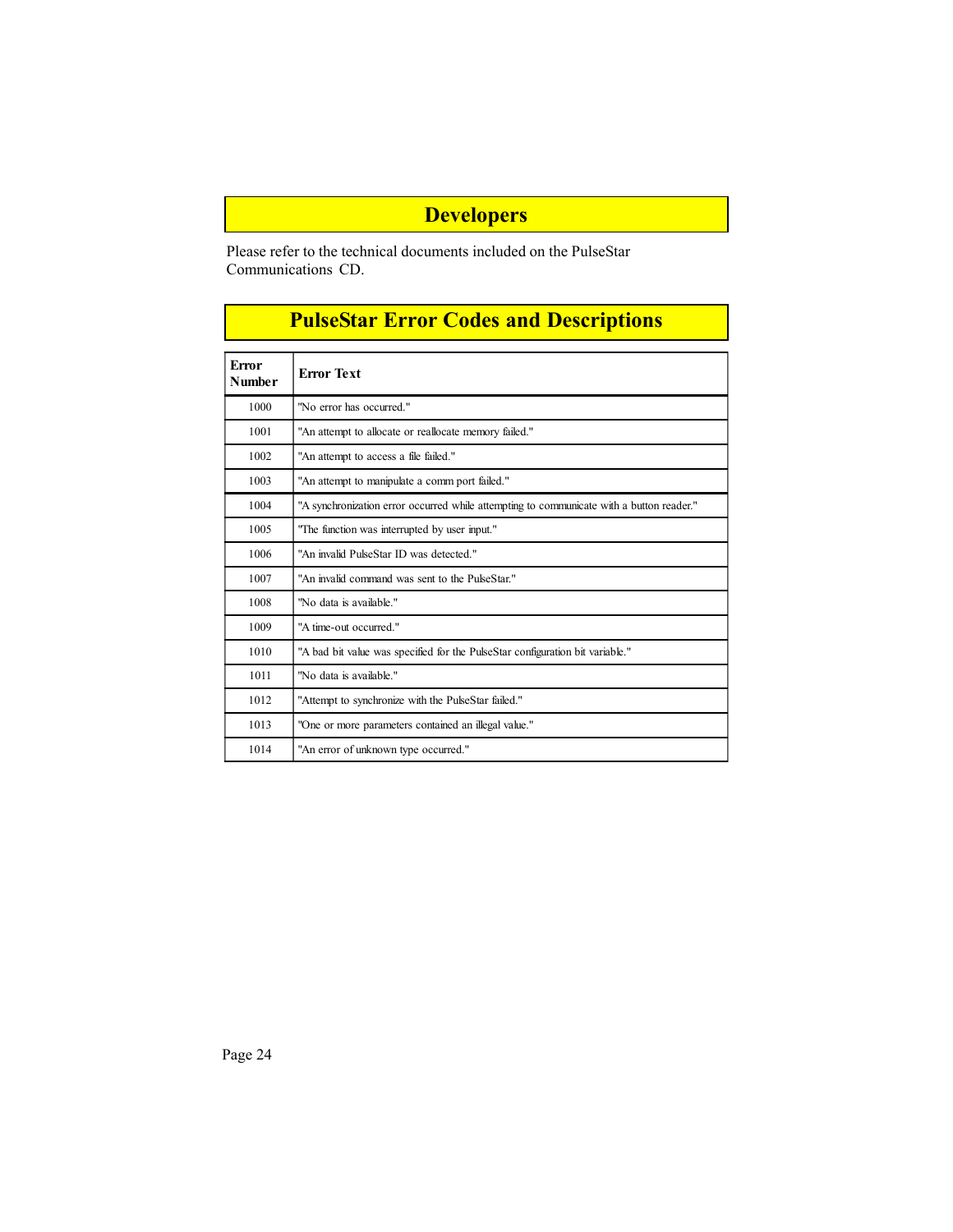### **PulseStar Troubleshooting**

If you have problems with your PulseStar system, try the following troubleshooting tips. If you continue to have problems, contact Videx Customer Service by phone at (541)758-0521, by fax at (541)752-5285, or by e-mail at support@videx.com.

My computer will not download data from the PulseStar.

- 1.) If the status bar at the bottom of the PulseStar window displays "Unable to Open Com*x,"* then the serial port may be in use by another program or device. To free up the serial port for use by the PulseStar, disable that program or device.
- 2.) If the status bar displays "PulseStar Communications are idle," from the "Settings" drop-down menu, be sure that "Look for PulseStar" is checked.
- 3.) If the status bar displays "Looking for PulseStar on Com*x*" or "Unable to Open Com*x,*" make sure that the correct serial port has been selected. You can change the serial port by clicking on "Settings" and then selecting "Communications."
- 4.) If the status bar displays "Looking for PulseStar on Com*x,*" try cleaning the outside surface of the PulseStar's IR link (the recessed circular area in the read head). If dust or debris accumulates here, it can interfere with the PulseStar's ability to communicate. A Q-tip or similar item can be used to clean this area.
- 5.) If the status bar displays "Looking for PulseStar on Com*x,*" be sure that the PulseStar is firmly seated in the downloader.
- 6.) If the PulseStar LED is not flashing, replace the battery.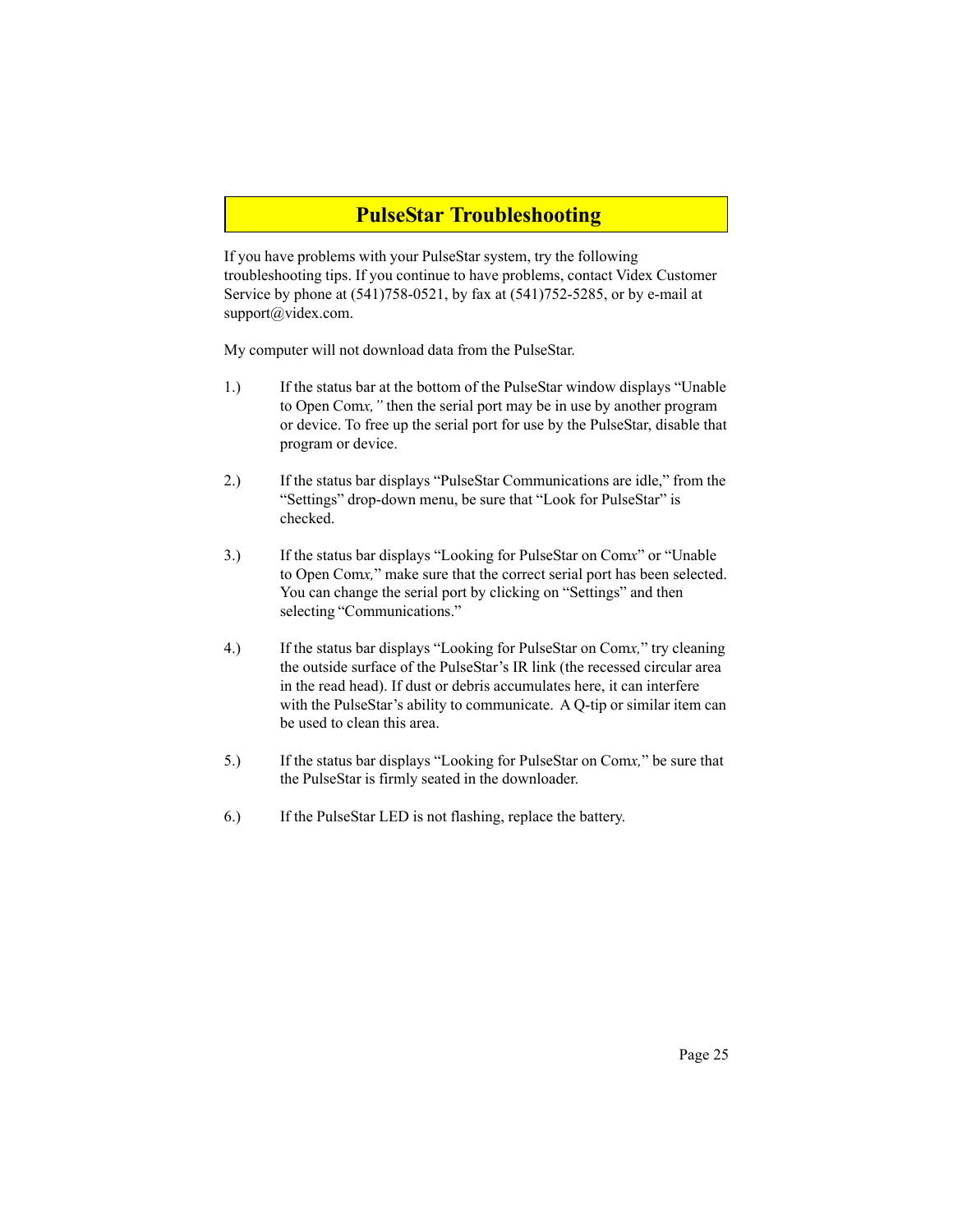| <b>PulseStar Specifications</b> |                                                                                                                                                                                                                                                                                                                      |  |  |  |
|---------------------------------|----------------------------------------------------------------------------------------------------------------------------------------------------------------------------------------------------------------------------------------------------------------------------------------------------------------------|--|--|--|
|                                 | <b>Physical:</b> Sealed plated aluminum case that resists scratches,<br>drops, and water                                                                                                                                                                                                                             |  |  |  |
|                                 | <b>Weight:</b> $3.7 \text{ oz} (105 \text{ g})$                                                                                                                                                                                                                                                                      |  |  |  |
|                                 | <b>Dimensions:</b> Length 5 $1/8$ "; diameter $15/16$ " (130.2 x 23.8 mm)                                                                                                                                                                                                                                            |  |  |  |
|                                 | Memory: 48K byte chip                                                                                                                                                                                                                                                                                                |  |  |  |
|                                 | Storage Capacity: Up to 5400 iButton ID reads                                                                                                                                                                                                                                                                        |  |  |  |
|                                 | <b>Battery:</b> 3V lithium, 2/3 "A" size (Eveready<br>Energizer EL123AP or equivalent)                                                                                                                                                                                                                               |  |  |  |
|                                 | <b>Battery Life:</b> Up to 1 year or up to 40,000 continuous reads<br>(default settings)                                                                                                                                                                                                                             |  |  |  |
|                                 | <b>Clock:</b> Real-time clock with capacity to operate up to 1 minute<br>after battery disconnected                                                                                                                                                                                                                  |  |  |  |
|                                 | <b>Communications:</b> IrDA Layer 1 (HP/SIR)                                                                                                                                                                                                                                                                         |  |  |  |
|                                 | <b>Transfer Rate:</b> Full memory will transfer in approximately 26<br>seconds $(57,000$ bps)                                                                                                                                                                                                                        |  |  |  |
|                                 | Data Output: Access database and/or ASCII text file                                                                                                                                                                                                                                                                  |  |  |  |
|                                 | <b>iButton:</b> Reads ID in all iButtons.<br>Optionally reads data written to buttons in Dallas<br>default data structure (not TMEX) from these iButtons:<br>1982, 1985, 1986, 1992, 1993, and 1994. Data is<br>stored in memory with button ID. This option is OFF<br>by default and must be enabled with software. |  |  |  |
|                                 | <b>Storage Temperature:</b> $-40^{\circ}$ to 149°F ( $-40^{\circ}$ to 60°C)                                                                                                                                                                                                                                          |  |  |  |
|                                 | <b>Operating Temperature:</b> $32^{\circ}$ to $122^{\circ}$ F (0° to $50^{\circ}$ C)                                                                                                                                                                                                                                 |  |  |  |
|                                 | <b>Humidity:</b> 5% to 95% noncondensing                                                                                                                                                                                                                                                                             |  |  |  |

٦

# **PulseStar Downloader Specifications**

|                                               | <b>Dimensions:</b> $4.0$ " x $4.1$ " x $1.8$ " (102 x 105 x 46 mm) |
|-----------------------------------------------|--------------------------------------------------------------------|
|                                               | <b>Weight:</b> 8.2 ounces $(232.5 \text{ g})$                      |
| <b>Number of Readers: 2</b>                   |                                                                    |
|                                               | Power Supply Adaptors: 120 volt, 60 Hz; 220 volt, 50 Hz            |
|                                               | <b>Indicator Lights:</b> Transmit, Receive, Power                  |
|                                               | <b>Connection Ports:</b> Computer, Extension, Power                |
| <b>Serial Communications: Standard RS-232</b> |                                                                    |
|                                               |                                                                    |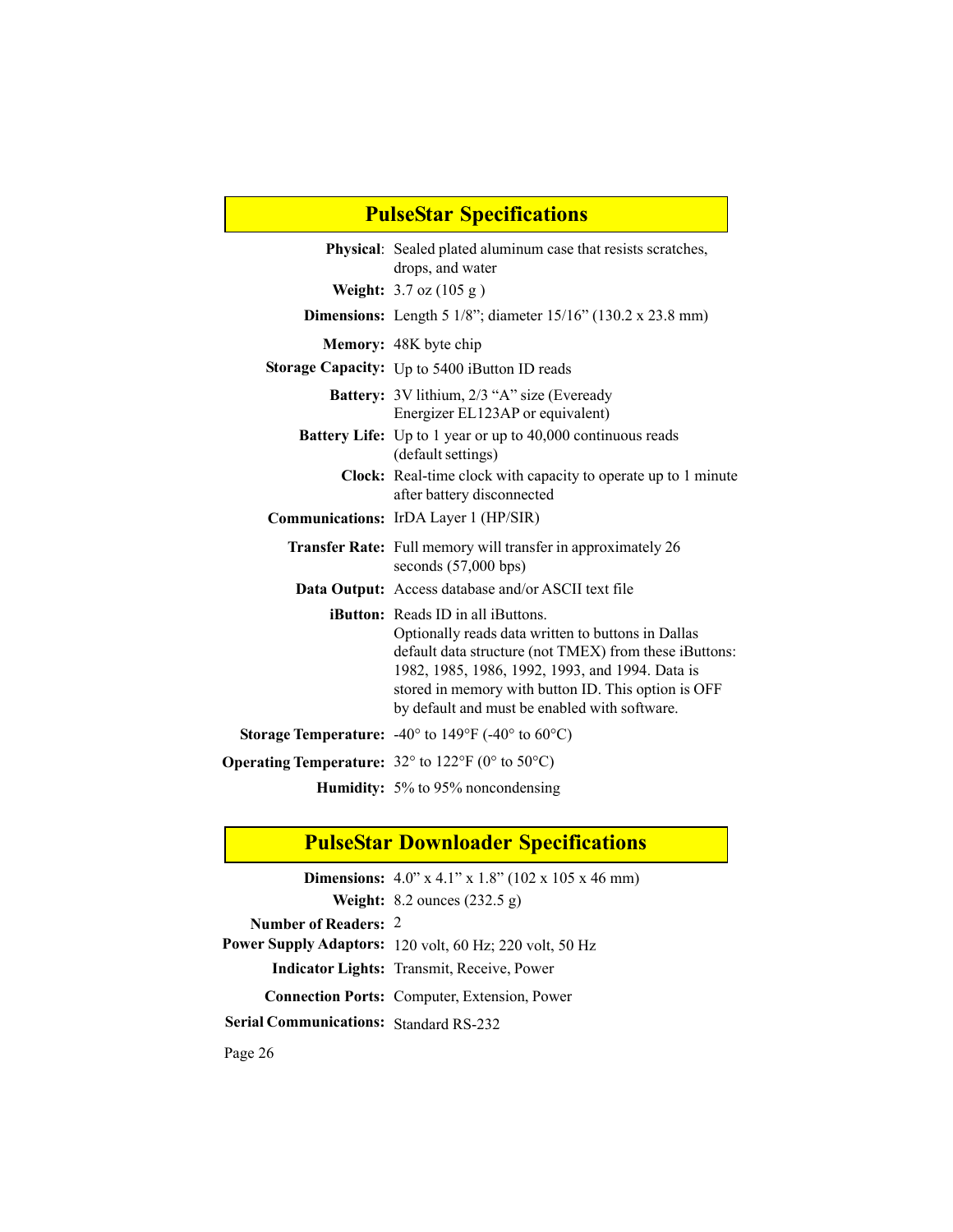# **PulseStar Configuration Options**

| Motor duty cycle (Read/Write): | 1 - 10 (default 5 which is $50\%$ ) PC<br>software presents this as "Good read"<br><i>pulse intensity.</i> |
|--------------------------------|------------------------------------------------------------------------------------------------------------|
| <b>Read RAM in iButton:</b>    | On -Off (default Off) This option<br>increases read time on all buttons<br>if enabled.                     |

# **DLL Settings**

| Motor running time (Read/Write):                    | $0 - 12$ seconds (default 1000<br>milliseconds) PC software calls<br>this Duration of "good read"<br><i>pulse.</i> Allows range of 100 -<br>$1000 \text{ ms}$ . NOTE: $0 - 1 \text{ second}$<br>adjustable through PulseStar<br><b>Communications Software</b> |
|-----------------------------------------------------|----------------------------------------------------------------------------------------------------------------------------------------------------------------------------------------------------------------------------------------------------------------|
| Time between automatic IrDA<br>sync retries:        | 0 to 586 seconds (default 2.3<br>seconds)                                                                                                                                                                                                                      |
| Time attempting to sync:                            | $1 - 255$ ms (default 10 ms)                                                                                                                                                                                                                                   |
| Turn off ability to wake up by<br>shorting contact: | On - Off (default On)                                                                                                                                                                                                                                          |

*Refer to "Data Communications DLL Specification for PulseStar" document for information regarding additional settings. Technical documents can be located on the PulseStar Communications CD.*